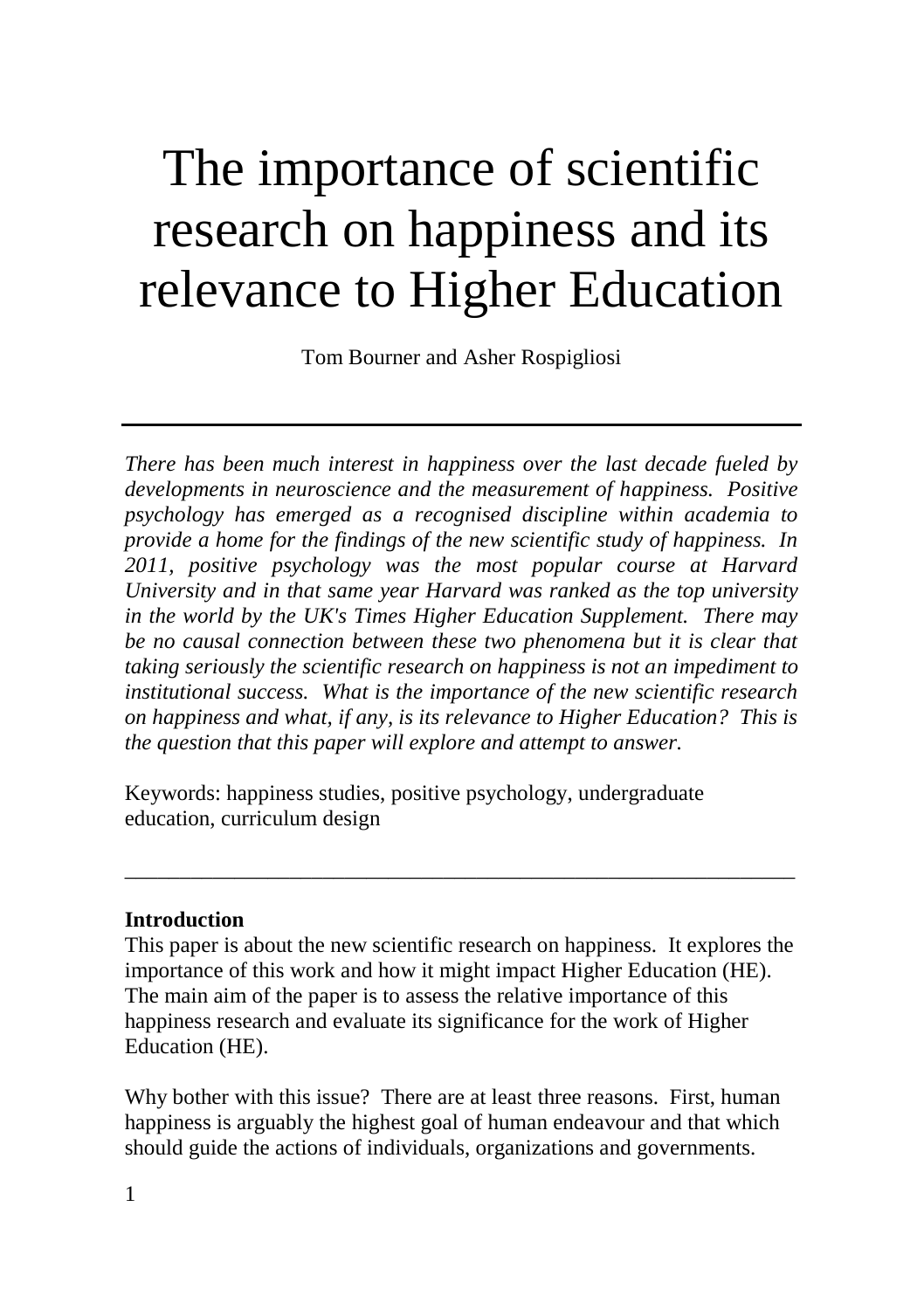That, at least was Bentham's view, and it probably has more adherents today than ever before. It is reflected, for example, in the position of the *Action for Happiness Foundation*:

> *There are many things in life that matter to us – including health, freedom, autonomy and achievement. But if we ask why they matter we can generally give further answers – for example, that they make people feel better of more able to enjoy their lives. But if we ask why it matters if people feel better, we can give no further answer. It is self-evidently desirable. Our overall happiness – how we feel about our lives – is what matters to us most. (Action for Happiness Website:* [http://www.actionforhappiness.org/why](http://www.actionforhappiness.org/why-happiness)[happiness](http://www.actionforhappiness.org/why-happiness) *accessed on 22/10/2012)*

Second, there has been an explosion in happiness research in recent decades and as a result we have developed an evidence-based body of knowledge about happiness.

Third, it is possible to make a strong case for the belief that we need an alternative goal to that of maximizing our production of material 'stuff' if we are to avert global environmental catastrophe. Maximising subjective wellbeing offers an alternative maximand for humankind which need not have the same environmental costs.

It does seem then that there is a *prima facie* case that happiness research is really important and should not be ignored by Higher Education (HE). This paper looks at the reasons for recent and current academic and government interest in happiness research. It explores the argument for the importance of this research. It discusses emergent issues such as the quality of the happiness research and different ways it might impact on HE. Finally, it distils some lessons and conclusions from that discussion.

The two main conclusions of this paper are as follows:

- 1. The scientific research into happiness is of huge importance both epistemologically and in terms of human development.
- 2. It impacts on the work of a university in at least the following ways; it impacts on the higher education (HE) that a university provides or should provide, it impacts on the research that it does and it impacts on the contribution of the university to the community and society more widely.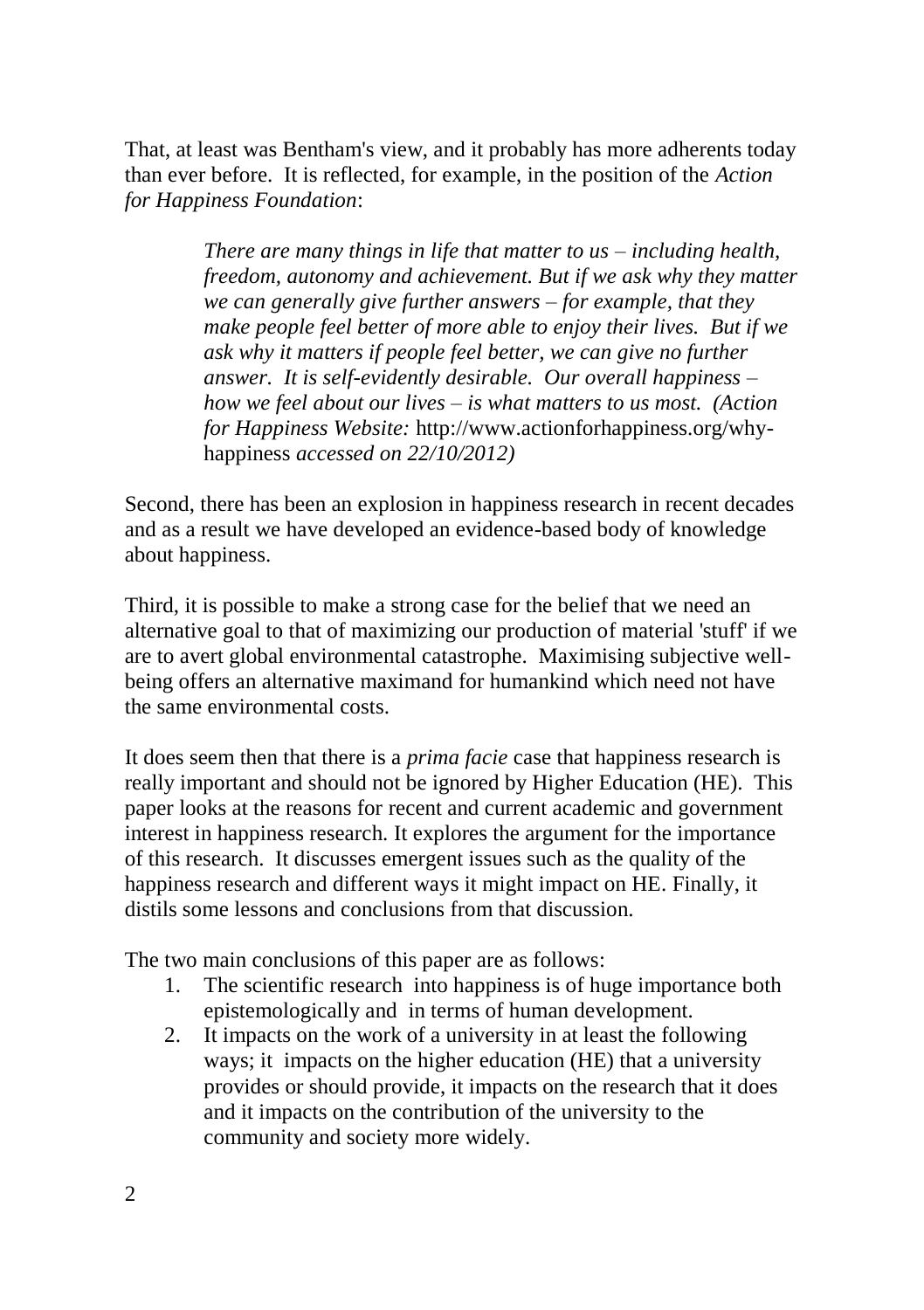## **Background**

Academic and public interest in human happiness has never been greater. Here are some indicators of that interest:

- Over the last decade there has been an increasing flow of academic articles and research reports on subjective well-being. These can be found particularly in the rapidly expanding field of psychology. New journals have been established to accommodate this work, such as *Positive Psychology* and there is even a *Journal of Happiness Studies*.
- Various charities have been set up to encourage *action* based on these research findings, for example the *'Action for Happiness Foundation'*.
- Numerous governments have become interested in the subjective well-being of their citizens. It has been known for decades that conventional measures of economic progress do not tell the whole story about a country's performance or well-being. In 2009, a report by Stiglitz, Sen and Fitoussi raised general consciousness on this issue as it provided reasons why progress in terms of economic, social and environmental sustainability need to be measured and actioned. The Organisation for Economic Cooperation and Development (OECD) described this development as "better statistics for better policies for better lives". Since that time many countries have become more interested in finding better measures of national well-being. In this country we are probably most familiar with such attempts in Europe such as Holland, Austria and Finland and in the old commonwealth countries like Canada, Australia and New Zealand.
- There is an increasing flow of book seeking to popularise research findings on happiness, mostly by professors of psychology or neuroscience.

How can this growing interest in subjective well-being be explained? There are at least three reasons:

1. Early studies of happiness revealed that countries with the highest GDP per head did not have the highest average level of happiness (Schyns, 2003, Layard, 2011). Moreover, it was found that amongst developed countries increasing GDP per head was not associated with a corresponding increase in happiness. (Easterlin,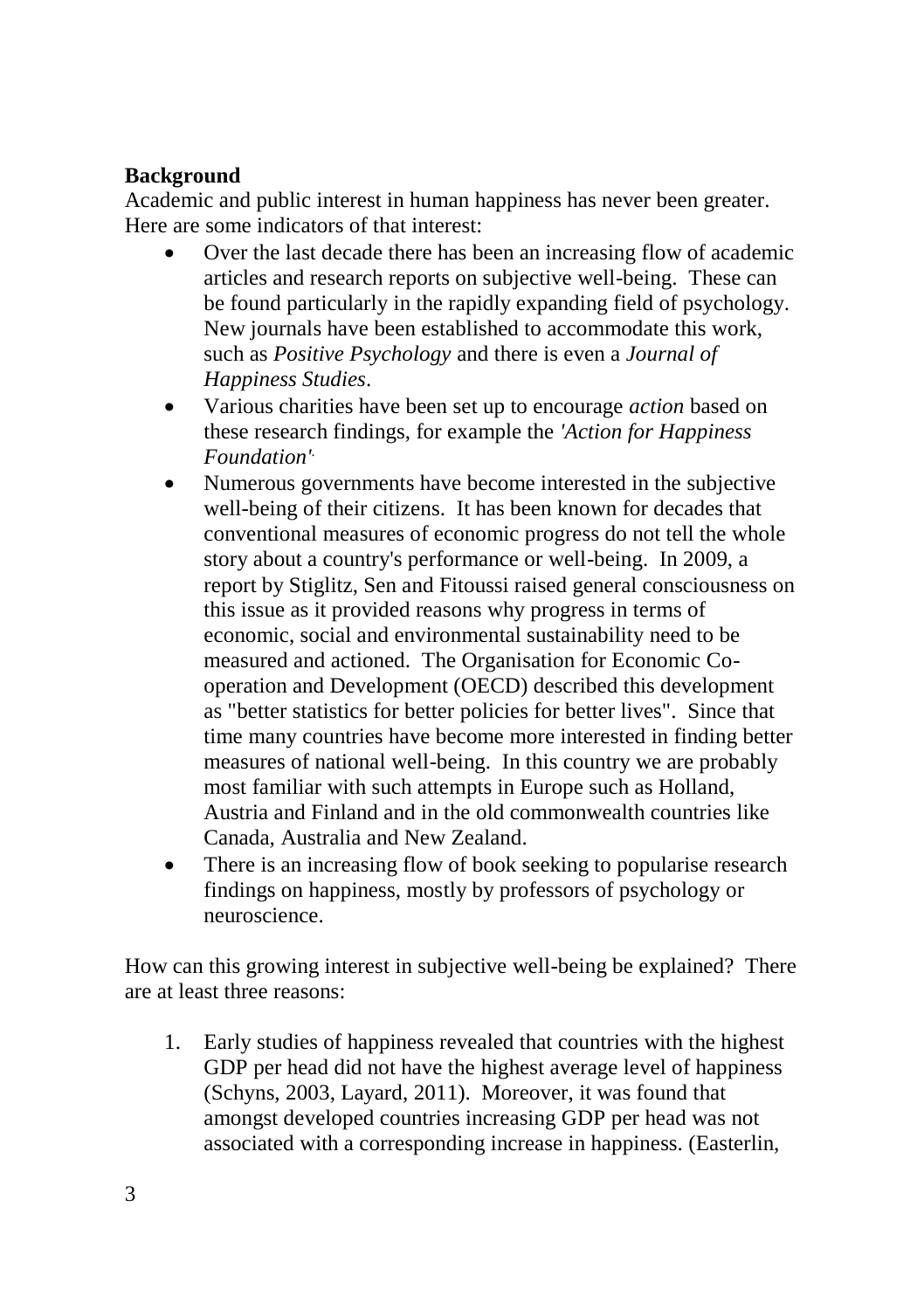1974 and 2010). This has led to increasing disenchantment with GDP per head as a measure of national well-being (see, for example, Stiglitz, Sen and Fitoussi, 2009).

- 2. The research on happiness was producing some surprising results such as the finding that old people are happier than people in their middle years (see for example, Sorrell, 2009), most of the happiness of lottery-winners appeared to be transitory (Brickman et al, 1978) and that most people who lose an arm or a leg in an accident fairly soon return to levels of happiness close to that which they enjoyed before they became paraplegics (Brickman et al, 1978).
- 3. There has been a significant improvement in our ability to measure happiness and our confidence in the measurement of happiness (Diener and Biswas-Diener, 2009).

This last point is so important that it deserves further consideration. It is difficult to conceive of the scientific study of happiness without confidence in our ability to measure happiness. Unless we can measure happiness, we are not in a position to test hypotheses about happiness or to assess claims to new knowledge about happiness.

There are many ways of measuring happiness. but the key development occurred in neuroscience with the use of electroencephalograms (EEG), positron emission tomography (PET) scans and functional magnetic resonance imaging (fMRI) in the last decades of the 20th century which allowed neuroscientists to explore happiness in terms of brain functioning. For example, in 2001 Knutson, a neuroscientist at Stanford University, used fMRI in an experiment to measure pleasure experienced by different individuals. He attached a brain scanner to participants who watched a screen on which coloured shapes were shown. They were told they would receive a cash reward when particular shapes appeared on the screen but no reward when other shapes appeared. The participants were subsequently asked to rate how they had felt on a 4-point scale. They reported that seeing the ones that gave them a reward made them happy and this was confirmed by their neural firing patterns with the fMRI results showing increased bloodflow to the regions of the brain associated with reward (Knutson et al, 2001). By the same token, medical research often relies on participants' self-report of pain on a 10-point scale (Noble et al, 2005). This is a subjective measure but it can be corroborated, where necessary, by neuroscientific measures. Findings from experiments like these meant that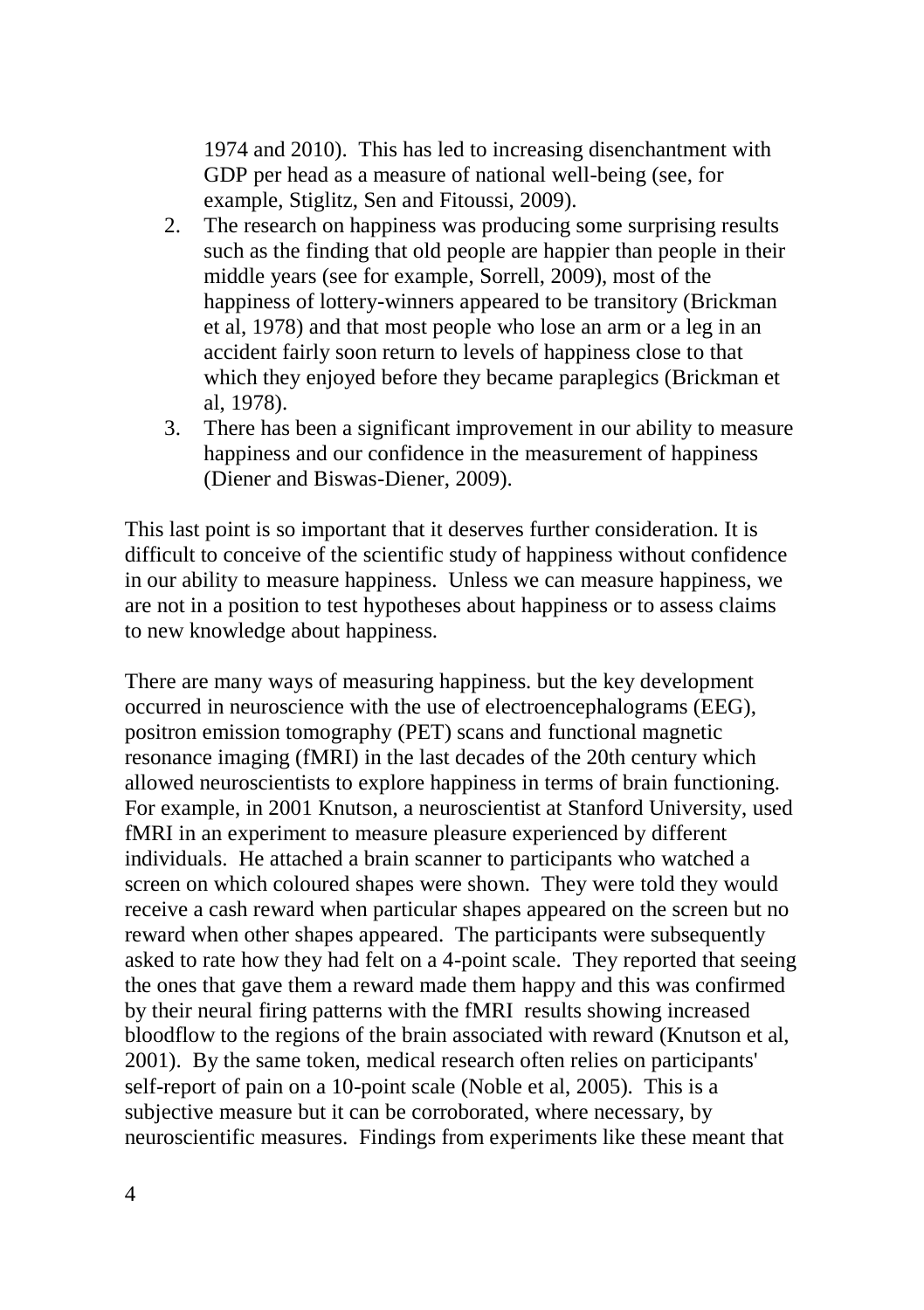we now have much greater confidence in the measurement of happiness based on self-report. These studies imply that when people say they are happy (based on introspection) neuroscientific study can confirm this. In other words, the results of introspection aligns with the results of empirical observation using neuroscientific measurement.

A key finding in the measurement of happiness is the high positive correlation between different measures of happiness (Diener and Biswas-Diener). This means that we are able to test the findings of any single measure of happiness by means of the other methods of measurement**.**

The academic study of happiness was given a huge boost by these developments in the measurement of happiness. Certain free spirits in the academic world, however, had been studying happiness for decades. In the USA one such researcher was Ed Diener of Illinois University (Diener, 2009) and in the UK a good example was Michael Argyle of Oxford University (Argyle, 1986).

Another major development occurred in1998 when Martin Seligman advanced the cause of the scientific study of happiness as the newly elected President of the prestigious American Psychological Association. Seligman used his presidential address to call for the development of a new branch of psychology which he called 'positive psychology'. He argued that understanding the causes of psychological dysfunction does not take us very far in understanding the causes of optimal human functioning or, as he terms it, 'flourishing'. And an important aspect of flourishing is happiness.

Seligman was an experimental psychologist who had made his name in the 1970s with his research on 'learned helplessness' (Seligman, 1975, Peterson et al. 1993). His first book to be explicitly located within the new field of positive psychology was 'Authentic Happiness', published in 2002. According to this landmark book, there are three elements of authentic happiness and they are 'positive emotions', 'engagement' and 'meaning'. And authentic happiness is an essential ingredient of human flourishing.

Positive psychology has emerged as a major branch of psychology. It is resolutely and self-consciously based on scientific methodology. And it is the branch within which the study of happiness is located.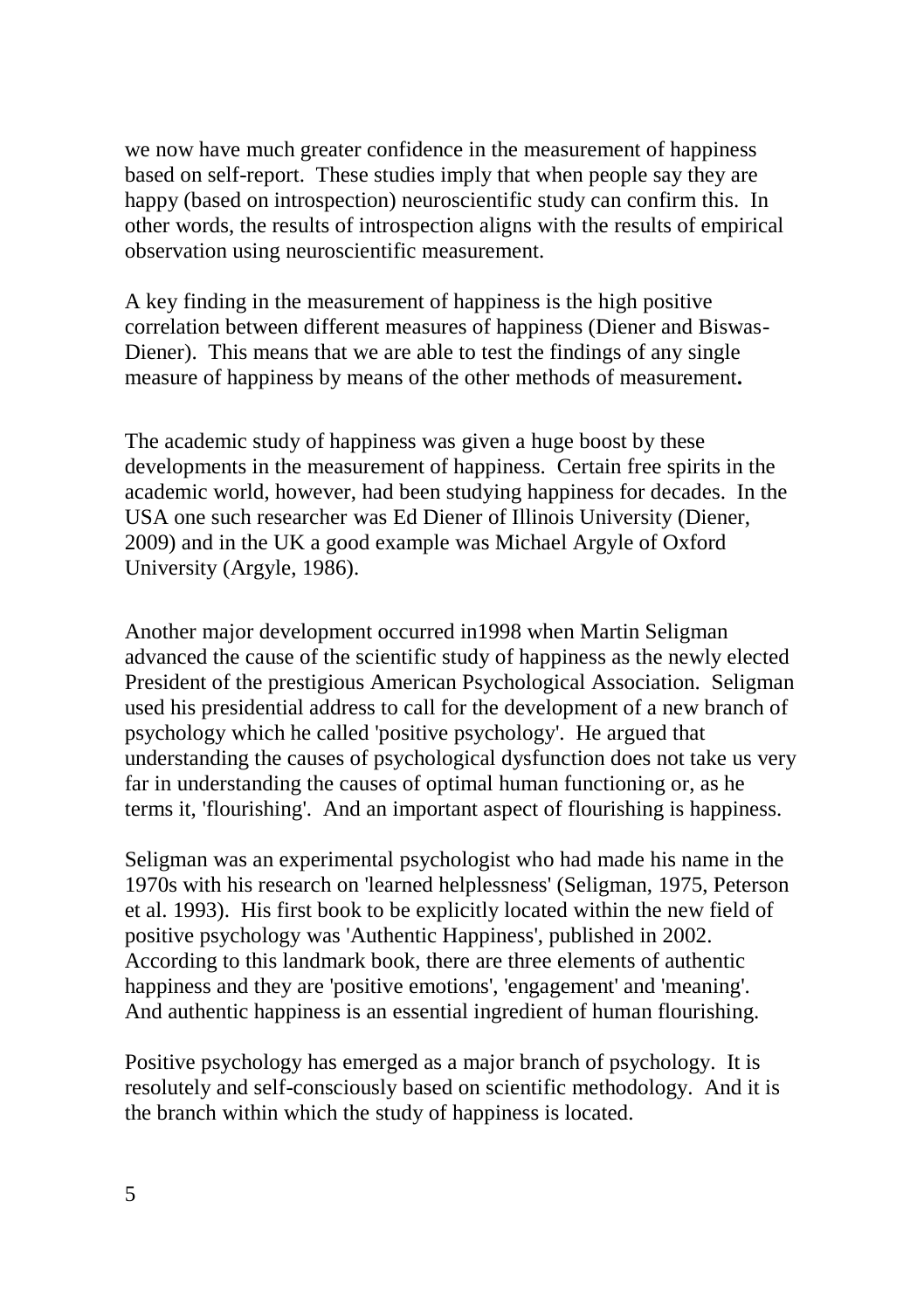#### **The importance of happiness research**

How important is the new scientific research on happiness? It is possible to make a case that it represents just a passing fad and a fairly trivial addition to knowledge in a superficial, even frivolous, field which is, in any case, tainted with subjectivity. In other words it is relatively unimportant. On the other hand, it is also possible to make the case that it is a major breakthrough in human understanding with implications for improving the human condition and with profound epistemological consequences.

The purpose of this section of the paper is to make the latter case, that the new scientific research on happiness is hugely important for humanity and especially for academics. The argument broadly falls into two parts: (1) the scientific study of happiness is a major breakthrough in our understanding of human well-being, and (2) it is a major breakthrough for science itself. The rest of this section will provide the necessary support for both claims.

Before the scientific study of happiness, our knowledge of happiness was largely based on introspection and received wisdom. The trouble with these ways of knowing is that the introspection of different people did not always produce the same conclusions and received wisdom could also be contradictory. The latter is explored by Jonathan Haidt in his book 'The Happiness Hypothesis: Putting Ancient Wisdom to the Test of Modern Science'. The entry of science into the field of happiness gave us a means to test the insights, deductions and directives from those other ways of knowing.

Second, 'maximising human happiness' occupies a high position on the teleological hierarchy of the human condition. Some people, such as the economist Richard Layard (Layard, 2011), would place it at the very top. Others, like the eminent psychologist Martin Seligman, would place it second only to human 'flourishing' (Seligman, 2011) which is a broader conception of well-being. All knowledge is not equal; a hierarchy of new knowledge based on contribution to human well-being would place happiness in a very high position. Some people would argue that human happiness and human well-being is synonymous and those who would not, would still concede that happiness makes a major contribution to human well-being. It is important to note that 'happiness' is what most people place in first place when asked what they want most out of life (Diener, 2000).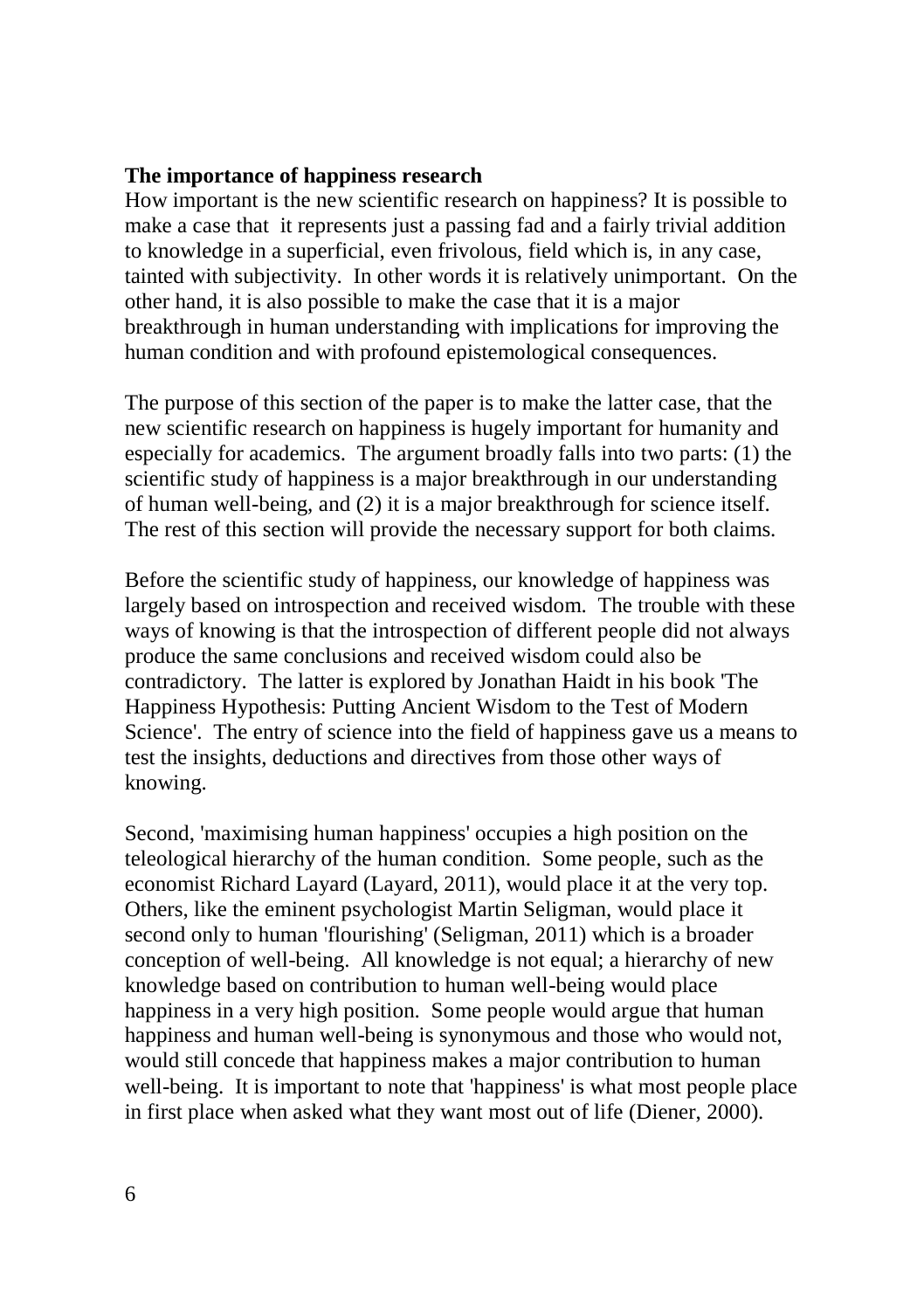Happiness research is 'special' because it seeks to generate knowledge about what most people want most from life.

Third, the pursuit of happiness is hardwired into us to support our survival and reproductive success. Grinde (2002) calls this 'Darwinian Happiness'. Frederickson (2009) has provided a deeper understanding of the contribution of positive emotions in conferring evolutionary advantage. The pursuit of happiness is part of the story of evolution (Darwin, 1872). It helps to explain why we do what we do. Increasing understanding of happiness can thus help us to understand our human story, how we evolved the way we have evolved and why we behave in the ways we behave.

Fourth, although we are hardwired to *pursue* happiness, we are not hardwired to *find* it (Nettle, 2005), We are, for example, very poor at predicting what will make us happy (Wilson and Gilbert, 2003) and even remembering what makes us happy (Gilbert, 2007). This is why we can't rely on our own subjective experience to tell us all we need to know about finding happiness.

To summarise, knowledge about happiness is knowledge that occupies a high position on the tree of knowledge (i.e. the knowledge hierarchy) and it is knowledge that helps us understand who we are, how we got here, why we do what we do and how we do what we do.

But what of the claim that the scientific study of happiness represents the advance of the advancement of science itself? There are at least three good three reasons to support this claim:

First, and most mundanely, the goal of science is the accumulation of empirically-based knowledge and any addition to empirically-based knowledge constitutes an advance of science. The findings of scientific studies of happiness constitute such an advance.

Second, science has traditionally been concerned with establishing relations between physical materials and objects in the natural world rather than the interior world of subjective experience. Indeed, until the 19th century science was termed *natural* philosophy to distinguish it from *moral* philosophy, the philosophy of human experience including ethics, politics, logic and epistemology. Limiting science to the natural world of physical objects, substances and processes was supported by the rise of logical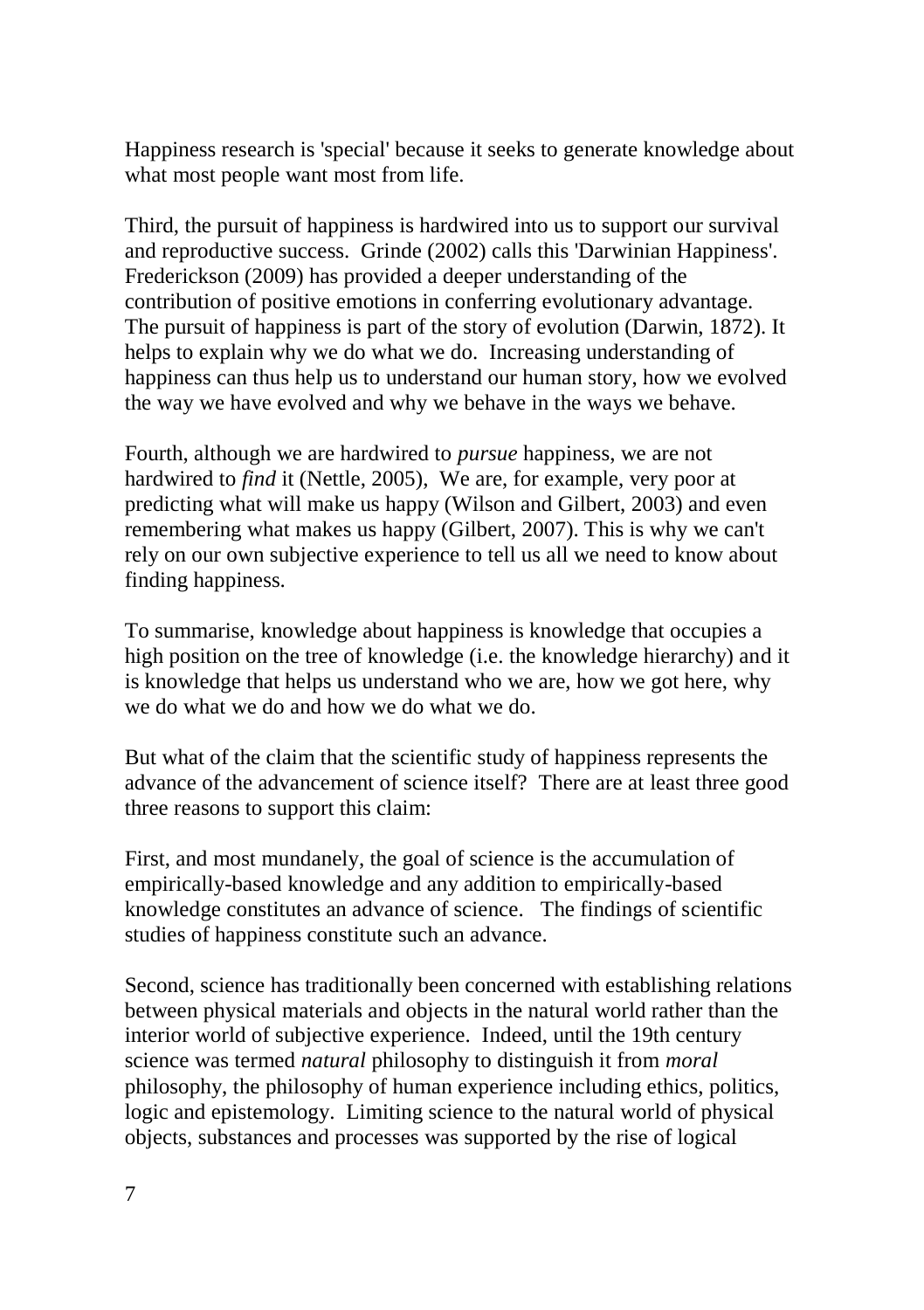positivism during the first half of the 20th century (Ayer, 1959). The influence of that philosophy began to decline around the middle of the 20th century and within a couple of decades it was difficult to find any professional philosopher who would admit to being a logical positivist, i.e. it was dead as a credible philosophy.

The fall of that philosophy opened the door to the extension of science's accumulation of knowledge project from objective knowledge alone to include subjective knowledge also. The first major breakthrough came in the field of cognitive psychology, which has been revolutionised by cognitive science. Happiness research provided the next major breakthrough and we now know much more about happiness and its causes than we did two decades ago. These fields have demonstrated that we can learn much about psychological states, processes and subjective experience by means of scientific investigation. This is not simply the extension of science into some new fields within the external world of natural phenomenon. It is the extension of scientific method across the line between the objective and the subjective and it is this line that has often been used to differentiate science from non-science. Put crudely, the new happiness research, together with cognitive psychology, involves scientific method crossing the bridge from 'what's out there' to 'what's in here', from the external world of hard physical objects, materials and processes to the world of subjective experience. In view of this, it will be reasonable in the future to see the modern study of happiness as playing a significant part in the vanguard of a major revision in our understanding of what constitutes the proper subject matter of science.

Third, science is vulnerable to the gibe: 'When science has solved all the problems of *life*, all the problems of *living* will remain. In other words, even if scientists could provide full knowledge of the relations between physical objects, materials and processes in the objective world then the rest of humanity would not be much happier. Early research on happiness provided some support for this criticism of the scientific project; the richest countries of the world have more than doubled their *material* standard of life in the last 50 years but there has been no significant increase in recorded happiness in these countries. The gibe is not, of course, entirely true as getting enough to eat is an important part of 'living' as well as an important part of 'life' and science has made a major contribution to solving that problem. Moreover, happiness does rise with real income in poor countries (even if the gain in real happiness eventually tails off as their real income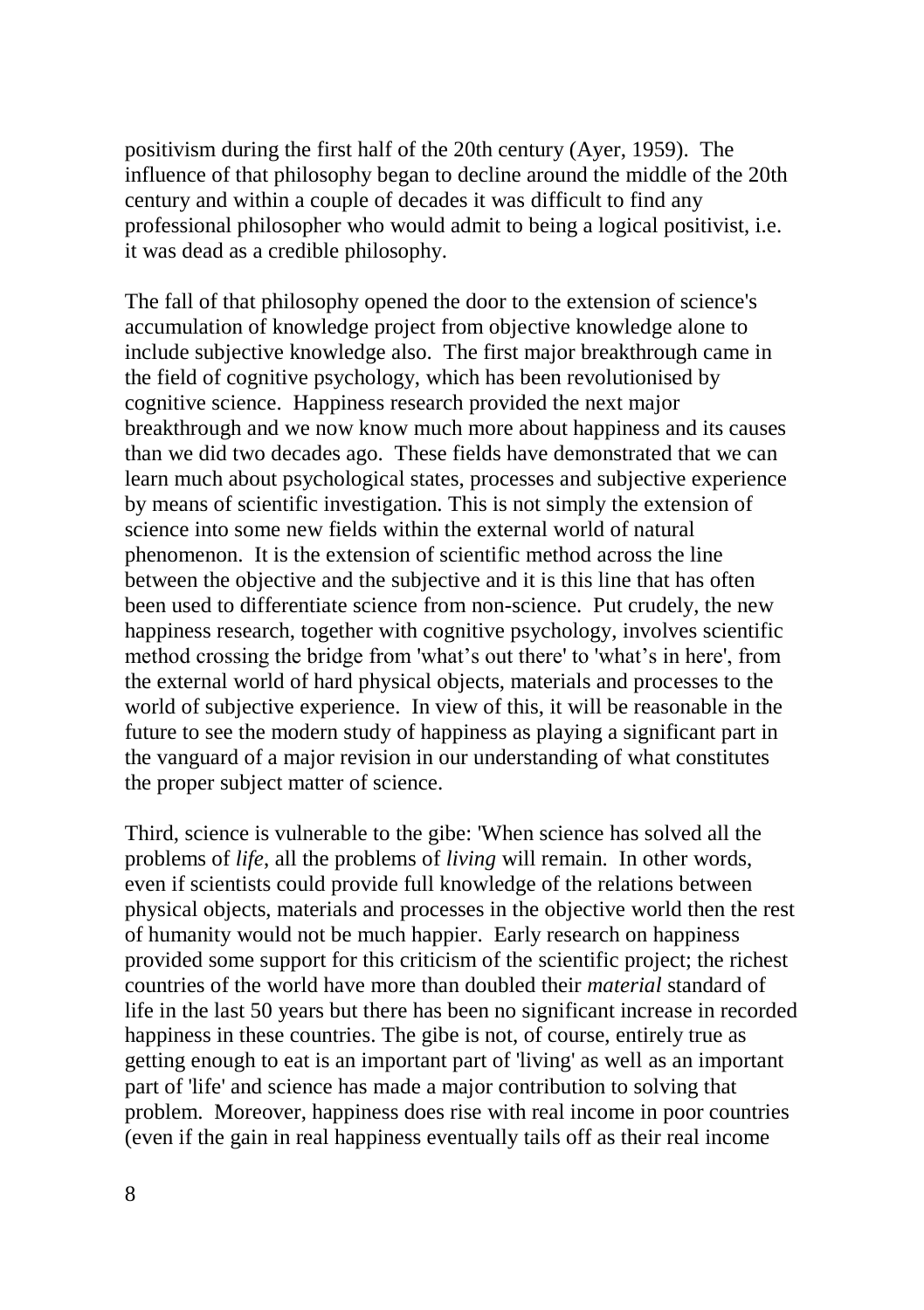rises i.e. as they cease to be poor). However, there is clearly enough truth in the jibe to make scientists uncomfortable about whether their work remains socially valuable in developed countries, i.e. whether it continues to add to human well-being in such countries. Happiness research is concerned with the criteria against which most people would assess solutions to the problems of 'living' i.e. their subjective well-being. If science can contribute to raising the *subjective* well-being of humankind as well as its material wellbeing then scientists, and others who value scientific method, would have cause to rejoice.

## **Discussion**

This section looks more closely at some of the issues that have emerged, explicitly or implicitly, in this paper so far, in particular: (1) Is it good science? (2) The role of subjective knowledge within the scientific project , (3) Happiness research in the context of human development, and (4) Happiness research and HE.

#### *Is it good science?*

There is little doubt that, postmodernism notwithstanding, the dominant paradigm across most of academia remains scientific method: most research funders favour this method, most journals favour articles that report empirical findings from studies that have used this method and most academic discourse takes place within this paradigm. Most tellingly, the methodology of those who work within the paradigm of 'normal science' is not subjected to quite the same close scrutiny as those who employ other more recent and more novel methodologies; for the most part scientific method is regarded as a tried and tested approach.

There is therefore a temptation for academics to represent studies in scientific terms and adopt the trappings of science, including its language. This sometimes produces 'pseudoscience', i.e. non-scientific studies masquerading as science. Conceivably, most studies of the subjective experience of happiness are therefore posing as science for the sake of academic respectability, academic funding and to secure opportunities for publication.

This is unlikely for a number of reasons. First, the term 'happiness' brings with it baggage of being 'lightweight' at best, and frivolous at worst, as a topic for scientific study. For this reason, research on happiness is likely to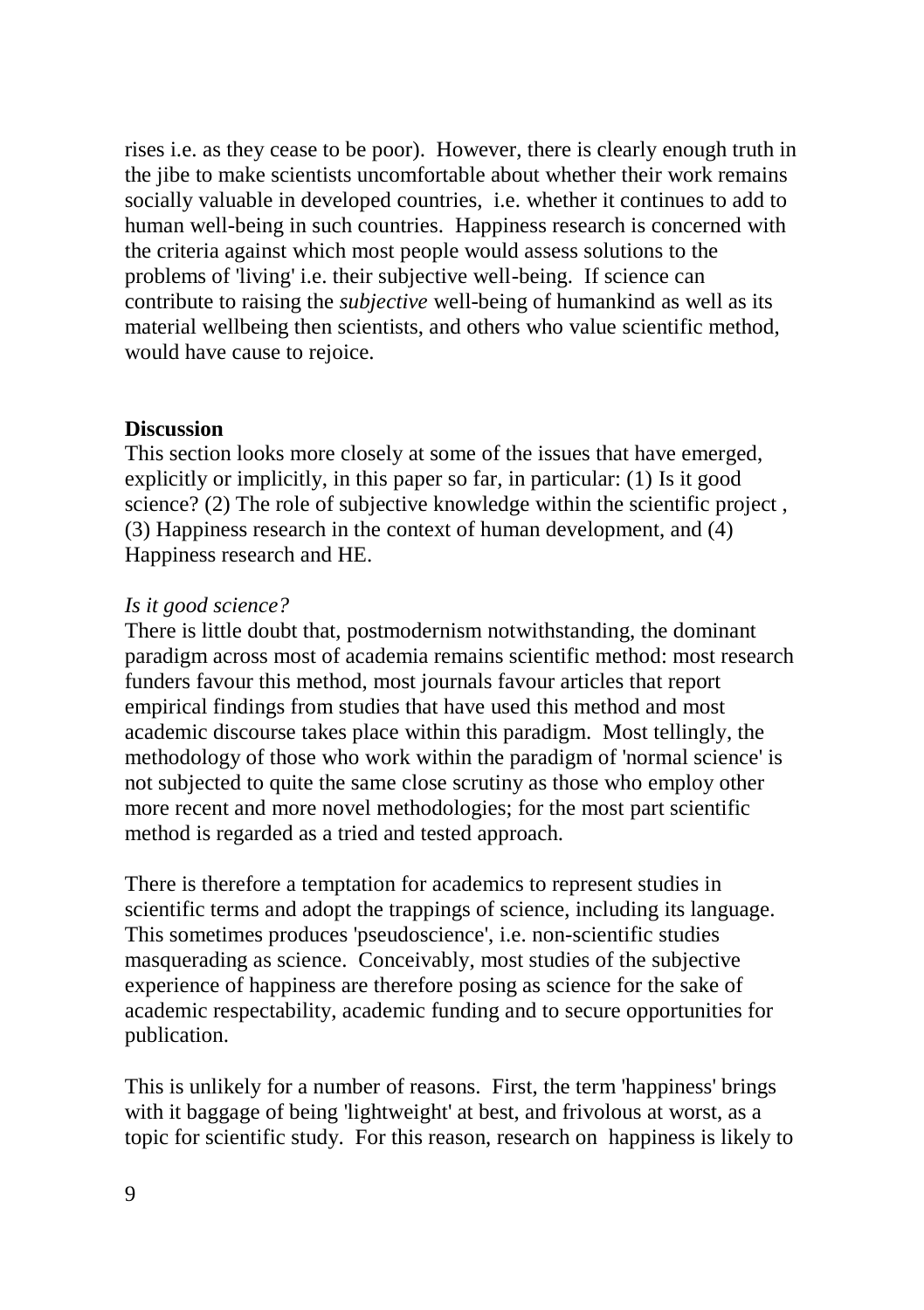get closer scrutiny by agencies that fund research and referees that review reports of research projects.

Second, that which is new receives closer scrutiny than that which is familiar and accepted; for this reason, the scientific study of happiness is likely to be at least as closely scrutinised as scientific study within more established fields, such as physics, medicine, chemistry, biology or even economics.

Third, the happiness researchers themselves are aware of the danger that their new area of research could be discredited by evidence of bad scientific practice and they therefore take pains to ensure that it meets high standards of scientific protocol. It is the dogged adherence to scientific method that is the main difference between 'positive psychology' and its main antecedent, 'humanistic psychology'.

For all these reasons 'bad science' is *less* likely to go undetected in the modern research on happiness than in other fields where scientific method is taken more for granted.

## *The role of subjective knowledge within the scientific project.*

When Descartes (1596-1650) wrote "I think therefore I am" he was writing about knowledge of which he was certain and it was knowledge about his self. This was subjective knowledge gained from a subjective source (i.e. introspection). From this certainty, Descartes hoped to build an edifice of certain knowledge. The bridge from knowledge about the self to knowledge about the world beyond the self proved problematic. This was disappointing as it was knowledge about the external world that was sought at that time. The mortal self was seen as more ephemeral than the material world so knowledge about the self was knowledge about a transitory phenomenon  $-$  it appeared to add relatively little to the accumulation of a timeless stock of knowledge, which was the goal of the new scientific project of the scientific revolution of the 17th century.

The scientific revolution of the 17th century largely passed the universities by (certainly in the UK). They were, for the most part, teaching institutions and a disproportionate number of their students were destined for employment as clergy in the Anglican Church, so science played a relatively small part in what they taught. The scientific revolution of the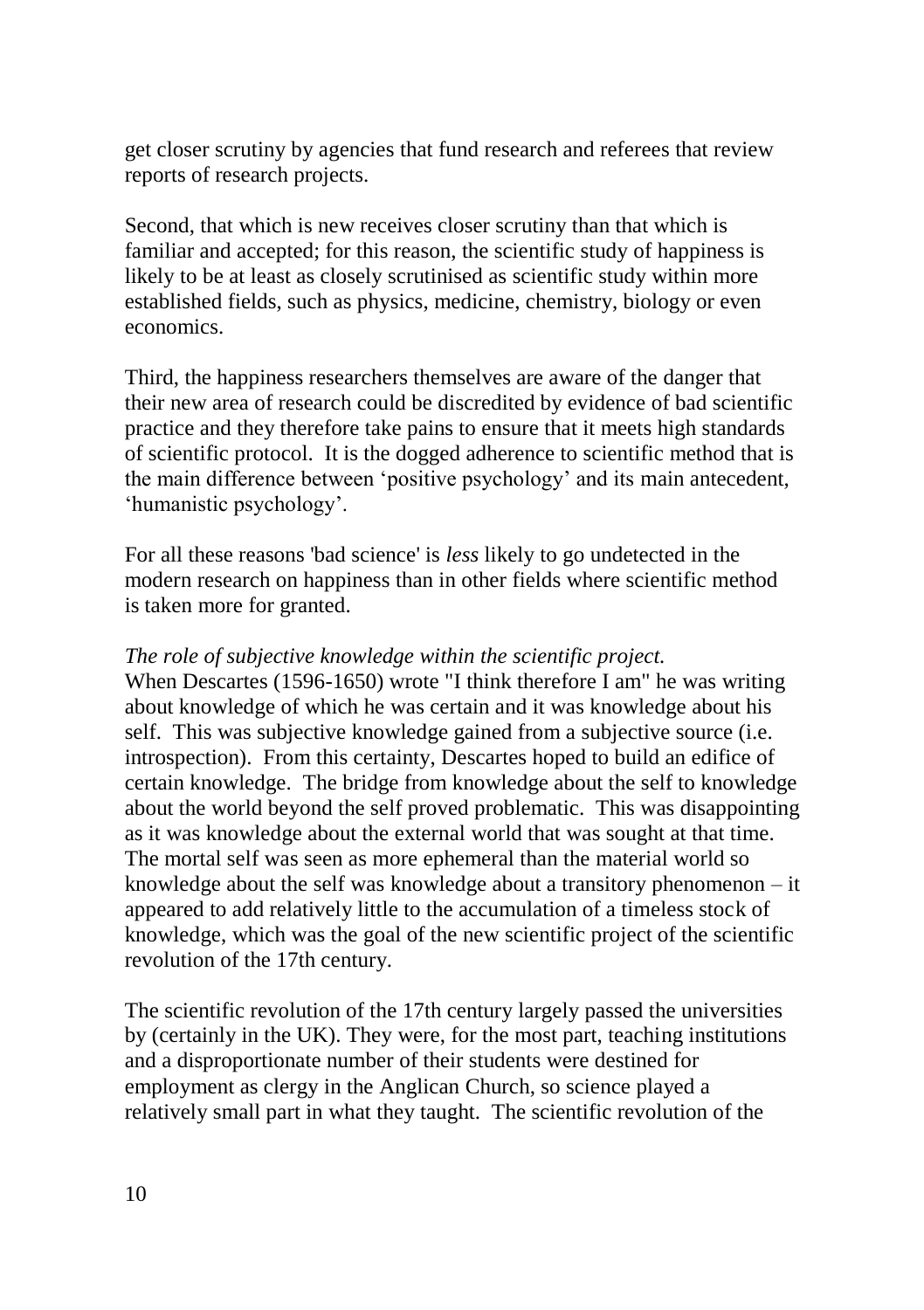$17<sup>th</sup>$  century largely passed the universities of the rest of Europe by also (Perkin, 1996).

That changed in the 19th century with the emergence of the Humboldtian university with a commitment to the pursuit of new knowledge which naturally resonated with the accumulation of knowledge project of science.

By the first half of the 20th century, academic subjects were increasingly seeking to reframe themselves in scientific terms. Thus, for example, psychology, originally the study of the personal psyche reframed itself in behavioural terms as an empirical science, economics sought to eliminate any subjective elements such as 'diminishing marginal utility' based on appeal to introspection and replace it with observation-based concepts such as 'revealed preference' based on empirical inspection, and so on.

There were at least three reasons for the increased esteem of science. For most of its history, humankind has been plagued by three curses: starvation, pestilence and slaughter. Science could be seen as making a significant contribution to the alleviation of all of these:

- 1. Science and technology was seen to be increasing food production and raising material standards of life more generally.
- 2. Science in the form of medical research was seen to be contributing to the alleviation of the second great scourge, pestilence and disease.
- 3. Science and technology was also seen as making a major contribution to national defense. In the light of humankind's history of slaughter and oppression (Pinker 2012) this could be viewed as essential to a population's well-being.

Consequently, science was seen as making a major contribution to progress and the improvement of the human condition. Within academia there was an additional, albeit related, reason for the increased esteem of science: science was the recipient of increasingly large funding. This provided a powerful incentive for everyone to join in the quest for 'objective knowledge' about the world.

The relative value placed on scientific knowledge reached its high water th

mark in the middle of the 20 century at the time of the brief ascendancy of logical positivism. The rise of logical positivism during the first half of the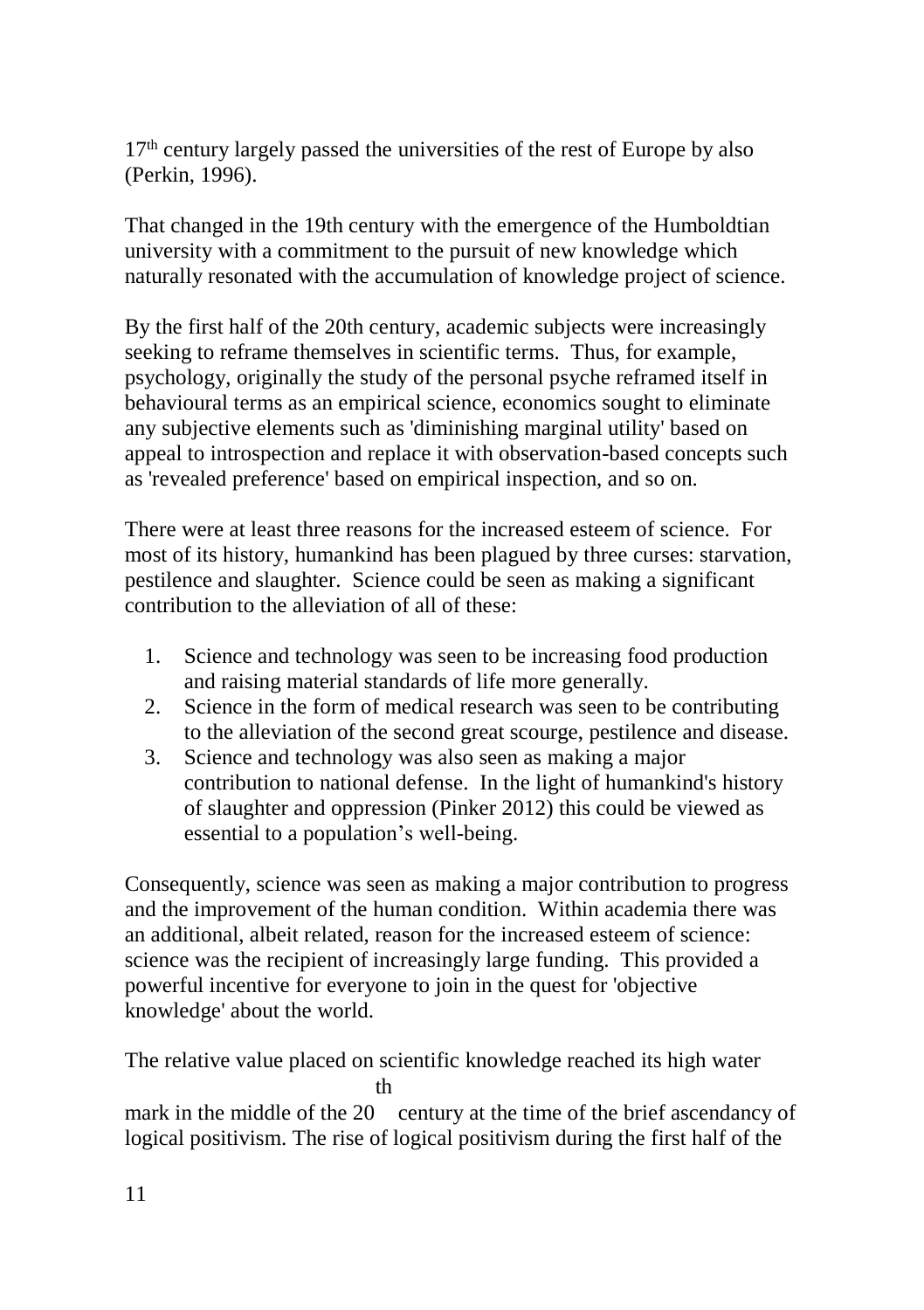20th century added a philosophical justification for the enhanced esteem of science. According to logical positivism only knowledge that was empirically verifiable or logically provable was worthy of the name 'knowledge' at all. In the lexicon of logical positivism 'subjective' was a disparaging term, sometimes used to discredit claims to legitimate knowledge. It was a bad time for the pursuit of knowledge about *subjective* experience.

When the philosophical foundations of logical positivism were successfully challenged the tide began to run in the other direction. By the end of the 1970s logical positivism was regarded as so seriously flawed that its main UK proponent, A. J. Ayer said in an interview "I suppose the most important (defect) …was that nearly all of it was false." (Hanfling, 2003). Nearly all philosophers would agree with the judgment of John Passmore that it is "dead, or as dead as a philosophical movement ever becomes." (Hanfling, 2003).

Nevertheless, its influence outside of philosophy persisted. So much so, that in 1978, the foremost philosopher of science at the time, Karl Popper, felt the need to defend subjective knowledge. He clarified the position of subjectivism in science by means of the concepts of 'world 1' and 'world 2'. World 1 consists of "physical objects: of stones and stars; of plants and animals but also of radiation and other forms of physical energy". World 2 by contrast is "the world of mental and psychological states or processes, or of subjective experiences." According to Popper:

> *"The reality of the mental world 2 - and with it the reality of human suffering - has been sometimes denied by certain monistic materialists or physicalists, or by certain radical behaviourists … It will be one of my arguments to defend the reality of world 2." (Popper, 1978, p. 144)*

Since that time, knowledge of "mental or psychological states or processes, or of subjective experiences" has become generally accepted. In fact, the big story of science in recent decades has been the legitimisation of subjective knowledge (i.e. knowledge of "mental and psychological states or processes, or of subjective experiences") as a legitimate part of the domain of science. Nowadays it is only the philosophically naïve or those nostalgic for a time when objectivity was everything who would reject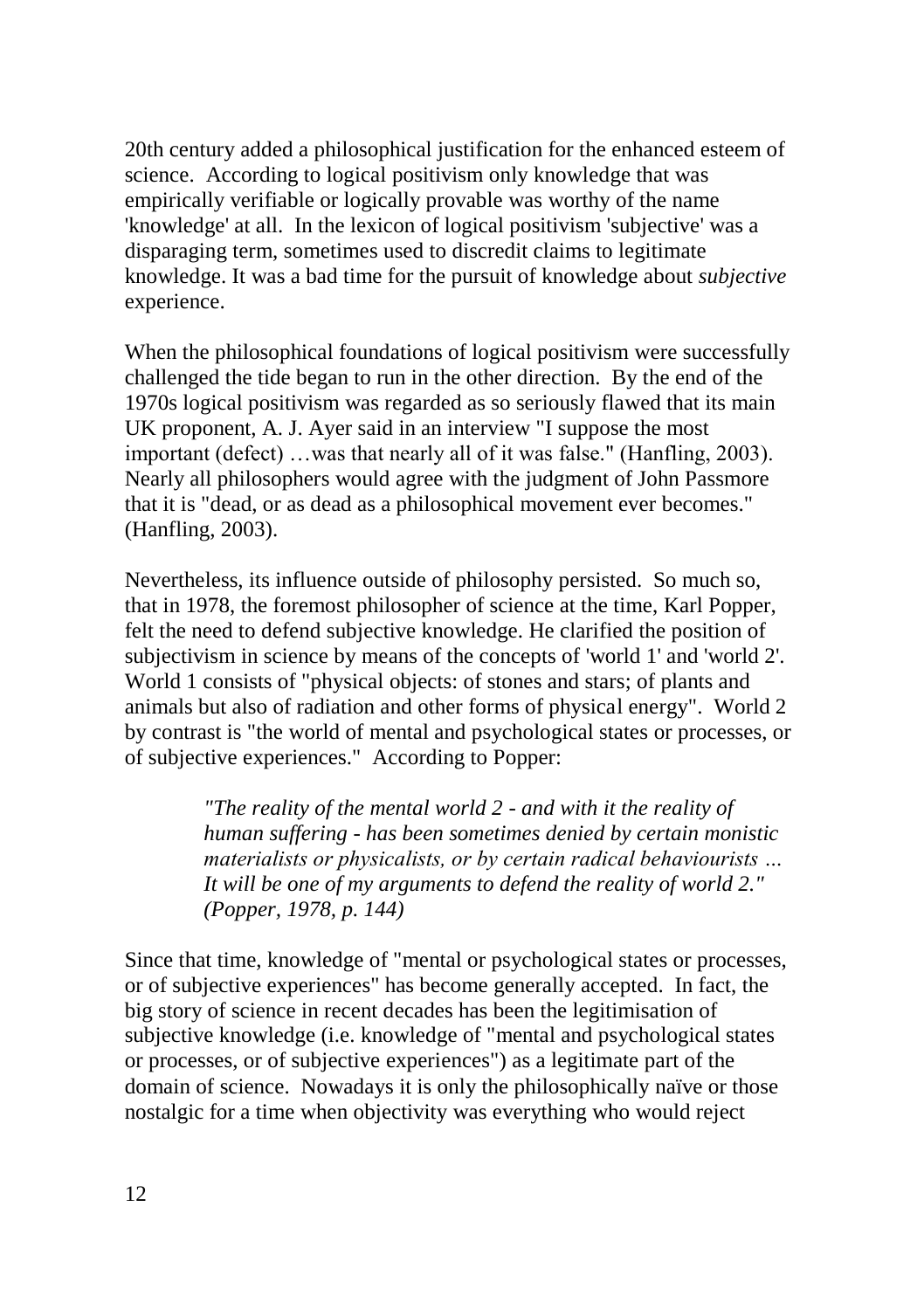knowledge of psychological states such as happiness because it is *subjective* knowledge.

## *Happiness research in the context of human development.*

For the large majority of its history and prehistory the number of human beings was controlled by starvation, pestilence and slaughter. These determine the carrying capacity for any species in any environment. (Flannery, 2011).

In the Malthusian version, the focus is on starvation as the key constraint on population growth. When times are good population expands until, at the margin, conditions of subsistence prevail which limits further population growth. This implies that starvation at the margin constrains further population growth and implies that poverty will always be with us. Malthus's insight was an important influence on Darwin's thinking about evolution. Darwin applied the Malthusian process as part of his explanation of the change in species over time and, more fundamentally, the evolution of new species. Malthus, by contrast, was primarily interested in only one species, human beings.

Once the carrying capacity of an environment is reached then random variations in that environment produce corresponding variations in population numbers but, other things being equal, there can be no systematic change in population numbers without systematic change in the environment.

We have, however, witnessed a secular rise in human population numbers across the whole of recorded history. This implies a secular rise in the carrying capacity of the environment for the human species. Nevertheless, for the great majority of human history (and all of human prehistory) the Malthusian constraint held firm; the key factor that limited further population growth was the limited supply of food.

Somewhat ironically, however. at about the time that Malthus identified the process at work it was starting to break down for the one species on which it was focused. The human species was starting a period when, in country after country, the rate of increase in food availability would begin to outstrip the rate of increase of population. Humankind had already started to climb out of the Malthusian trap.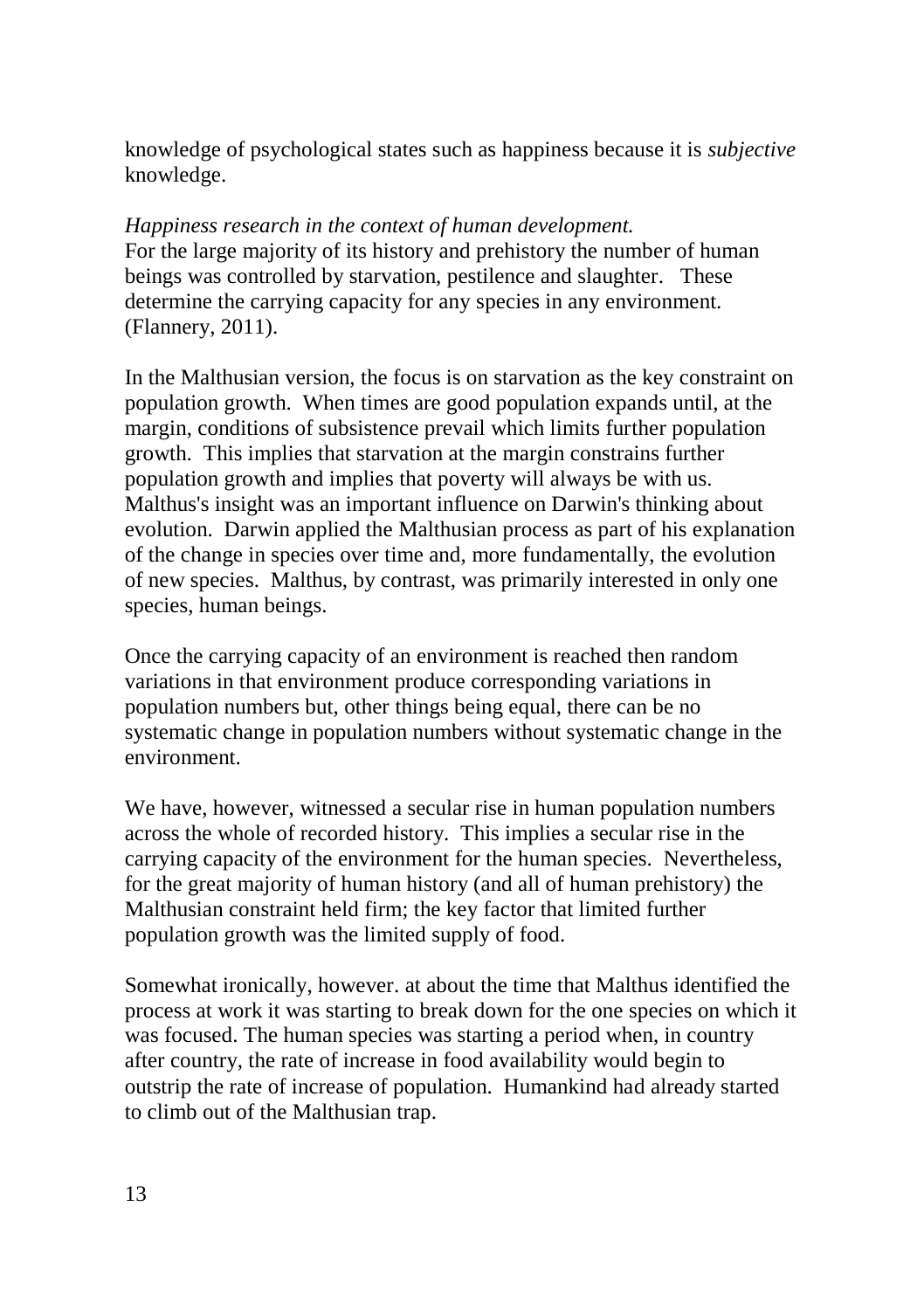Two things need to be explained in this story. First, how did human beings sustain a secular rise in carrying capacity for the whole of human history? Second, how did humankind escape the Malthusian trap?

It turns out that the answer to these two questions are closely related. There was no benign improvement in the environment in those parts of the globe inhabited by human beings sustained over this period that could provide an explanation. Therefore, in order to sustain a secular rise in population across the whole of recorded history, human beings needed to secure a secular rise in food production across the whole of recorded history. That must mean that human beings learned to extract more food from the relatively stable environment over this long period. The key word in this sentence is 'learned'. This is what made the human experience of human beings different from that of other organisms. Discovery of new methods of extracting food from the environment and dissemination of those discoveries gradually raised food production across human history. But the rate of increase in food production was always smaller than potential population growth. This is why the Malthusian world persisted, with poverty and starvation at the margins of each human group limiting further growth in human numbers (Clark, 2008).

How did humankind escape the Malthusian trap? The solution to this second question also depends on learning, *shared* learning. And it was the growth in shared learning that was the difference that made the difference. If the rate at which humans could learn to increase food availability from the environment could accelerate fast enough then eventually it would exceed the rate of population growth.

In 17th there were a number of factors that increased the rate of shared learning in Europe:

- The effects of connecting up different parts of the globe following the voyages of discoveries of the previous two centuries
- The fruits of the Renaissance of the 15th and 16th centuries that gave access to learning from the Ancient World.
- Increased availability of books and other printed matter
- Rising levels of literacy and education
- Improved transportation that enabled much better communication
- The scientific revolution with its explicit project of the accumulation of knowledge.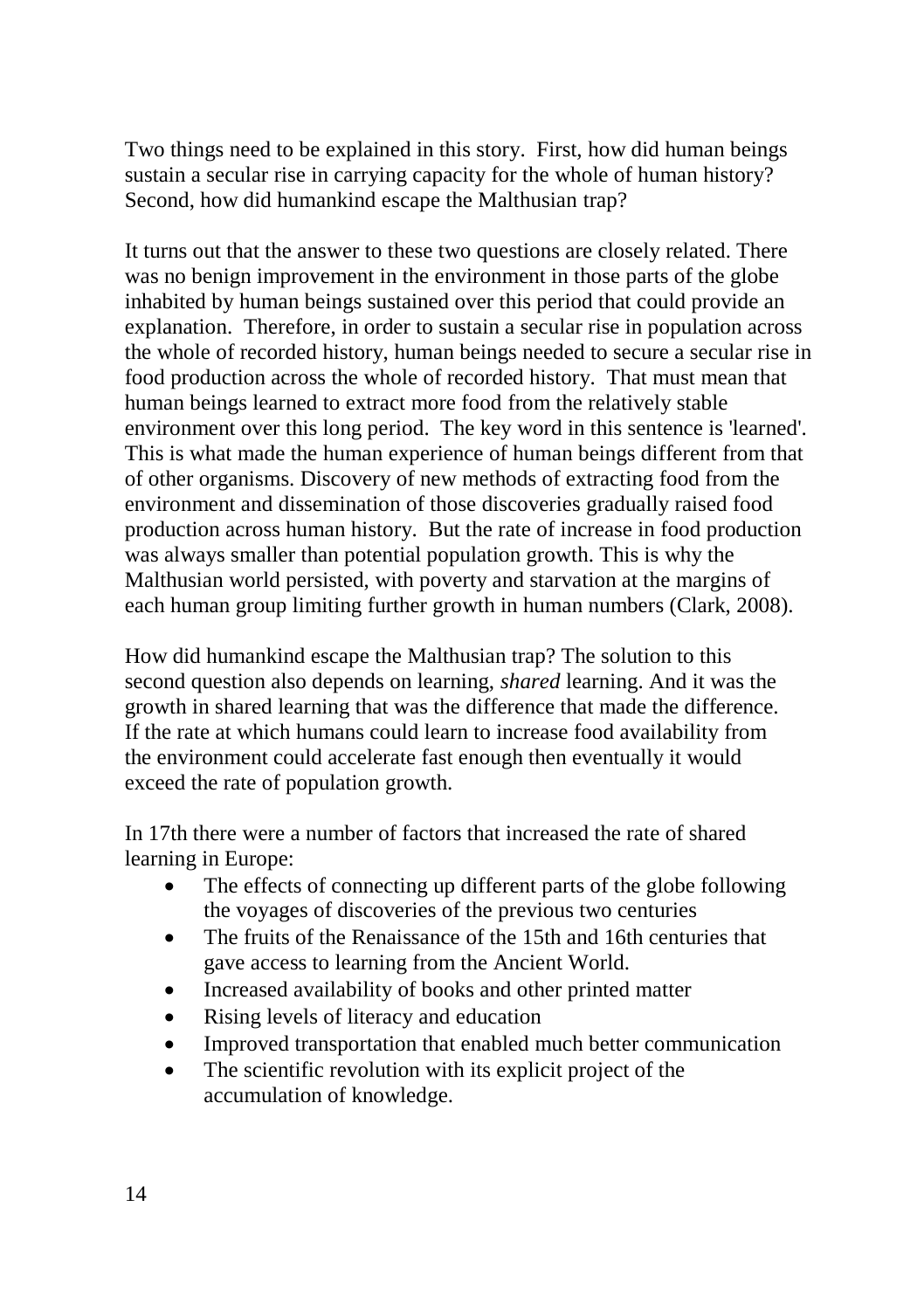Arguably, if it had not been for the last of these factors, the accumulation of knowledge, then the gains from this rise in shared learning would have been absorbed by an increase in the world population and Malthusian equilibrium would have been restored, albeit at a higher level of world population. The scientific revolution supported the acceleration in the accumulation of knowledge and ensured that it would continue unabated. And this in turn supported continuing secular growth in shared learning.

If the rate of shared learning continued to accelerate then at some point it was going to exceed the rate of population growth. In much of Europe and North America this occurred during the 19th century and in most of the rest of the world it occurred in the 20th century. By the start of the 21st century the large majority of the countries of the world had escaped the Malthusian trap. Moreover, human beings are increasingly failing to do the bidding of their genes to 'go forth and multiply'. Three examples should suffice to support the correctness of that statement:

 During the twentieth century it was observed that in country after country the birth rate started to fall below the population replacement level. By the start of the 21st century the birth rate was below the replacement level in about 4 out of 10 countries of the world.

> *"Some 40% of the world's countries already have birthrates below replacement level (which is 2.1 children per woman), and in every country the trend continues to be downward…. The overall world birthrate in 2009 was about 2.55 children per woman, and dropping". (Stewart Brand, author of the Whole Earth Discipline Book at*  [http://longbets.org/510/ -](http://longbets.org/510/#adjudication_terms) adjudication\_terms*, accessed at 18/07/2012)*

By 2009, the birth-rate per women was as low as 1.1 children in Russia and 1.3 in Italy. Other countries in the same 'very low' category include Spain, Brazil, Germany, South Korea, Japan and all of Eastern Europe. There seemed, moreover, to be a clear relationship between economic development and declining birth rate.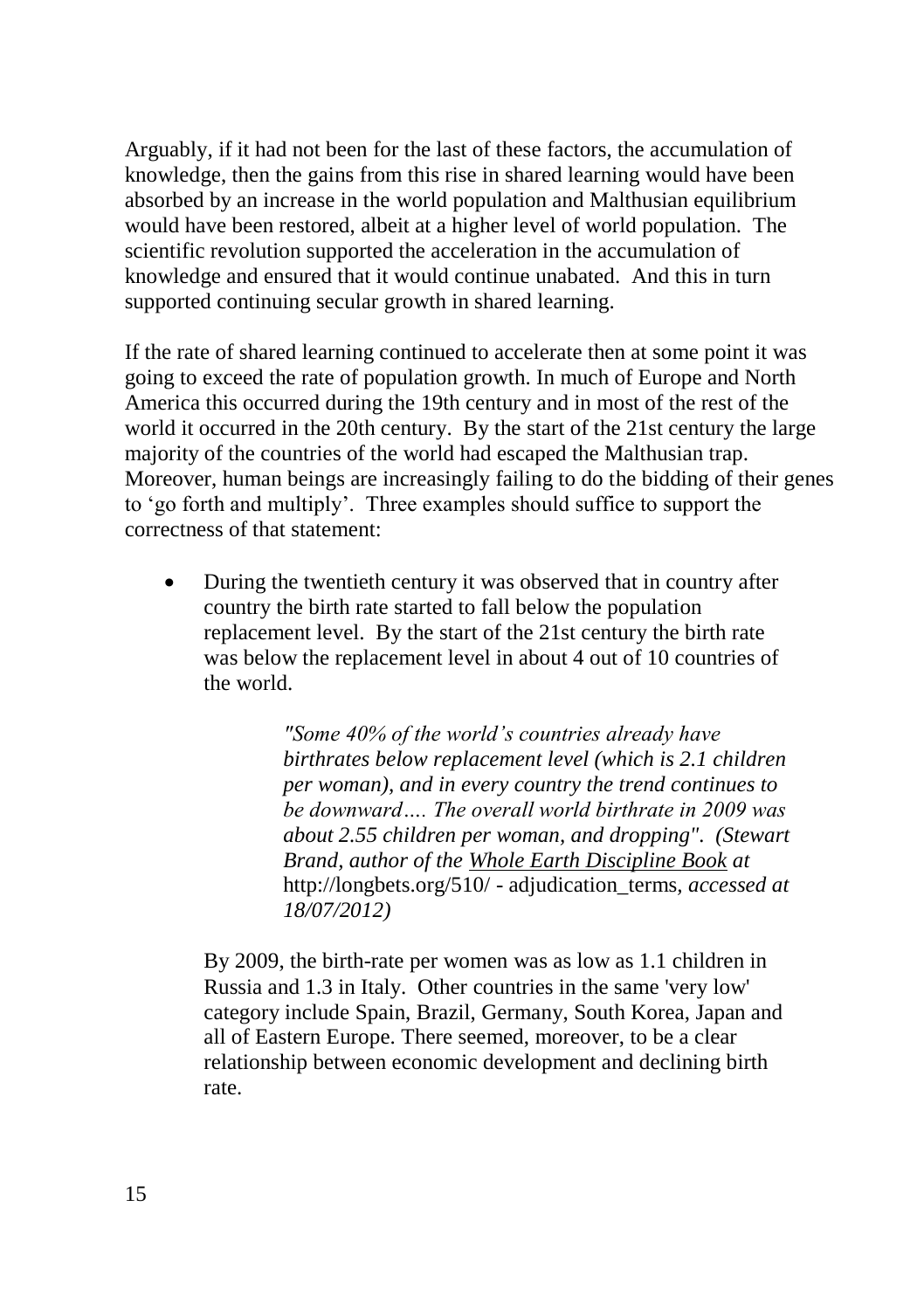- By the end of the twentieth century the United Nations had started to predict that World Population, i.e. the population of the human species, would actually be falling by the year 2050. Those predictions have become firmer as the years have passed.
- Humankind has started to engage in 'genetic engineering', which indicates how much the balance of power within the human species has shifted from genes to their human 'gene-machines'.
- $\bullet$

The growth in shared learning extended, of course, much beyond learning about how to extract more food from a given environment. Consequently, human efficiency and effectiveness rose across a very wide range of human endeavours in addition to food production. It also helped hugely, of course, that some of that shared learning included learning about methods of contraception, control of fertility and family size. It is the acceleration in the accumulation of knowledge from the 17th century that underpinned the growth in shared learning that allowed humans to escape the Malthusian trap.

It was entirely reasonable at the time of the scientific revolution of the 17th century to give priority to the accumulation of knowledge to support the increasing material resources of humankind. That was what was most necessary at that time to spring the Malthusian trap. But we now know that increasing material resources, crudely measured by real income per head, leads eventually to diminishing gains in human subjective well-being. If our goal is enhanced well-being of humankind then increasing real income becomes an increasingly ineffective way of realizing that goal. As we reach the point in human development when getting more material 'stuff' makes a diminishing contribution to human subjective well-being then it is appropriate that science should be paying increasing attention to raising human well-being more directly.

The proximate goal of science is the enlargement of the pool of human knowledge. But why? The goal of enlarging the pool of human knowledge is to increase human well-being. There was a time when this could have been done by learning how to get more material stuff from our environment. However, as humankind acquires more material stuff its contribution human well-being falls. The more that it falls the stronger is the case for looking for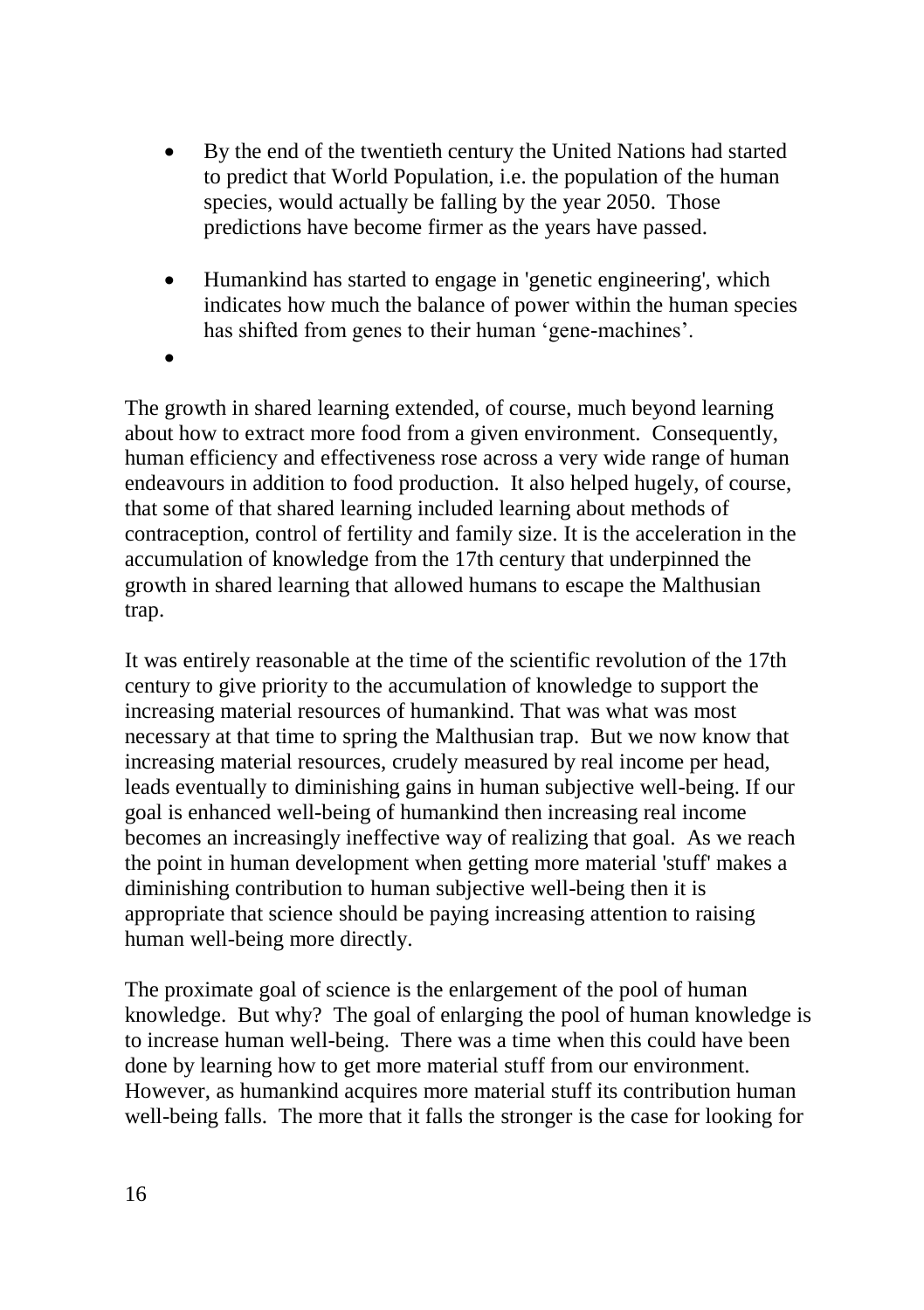another more direct way of contributing to human well-being, including research on subjective well-being.

We are approaching that point in human development when getting more material stuff has made its full contribution to human well-being. In other words, that part of the job of science is nearly complete. The does not mean that the social role of science is at an end because it does not exhaust the contribution of science to human well-being. Science contributes to human well-being in other ways, including researching sources of human subjective well-being and ways of realising them.

**The relevance of scientific research on happiness to Higher Education.**  The research on happiness is relevant to a university for at least the following reasons:

1. *It is relevant to the purpose of higher education.* The main point of HE is to prepare students for their lives as graduates after university. That includes, of course preparing students for *work* after graduation but this is only a proximate and instrumental goal; the reason for preparing them for work is to help them to realise lives that are happy and fulfilling. The findings of happiness research can contribute directly to preparing students for richer, happier lives after university.

Preparing students for life, including work, after university is an *investment*. But there is also a *consumption* aspect to acquiring a university education; students can reasonably expect to enjoy the experience as well. The findings of modern research on happiness can contribute in this respect too. This is likely to be an increasingly significant factor now that students are paying £9K per annum for their undergraduate education. In 2011, 'positive psychology' was the most popular course at Harvard University and in that same year Harvard was ranked as the top university in the world by the UK's *Times Higher Education Supplement*. Positive psychology has emerged as a recognised discipline within academia to provide a home for the findings of the new scientific study of happiness. Perhaps other institutions of HE can learn from the experience of Harvard in this respect (Max, 2007).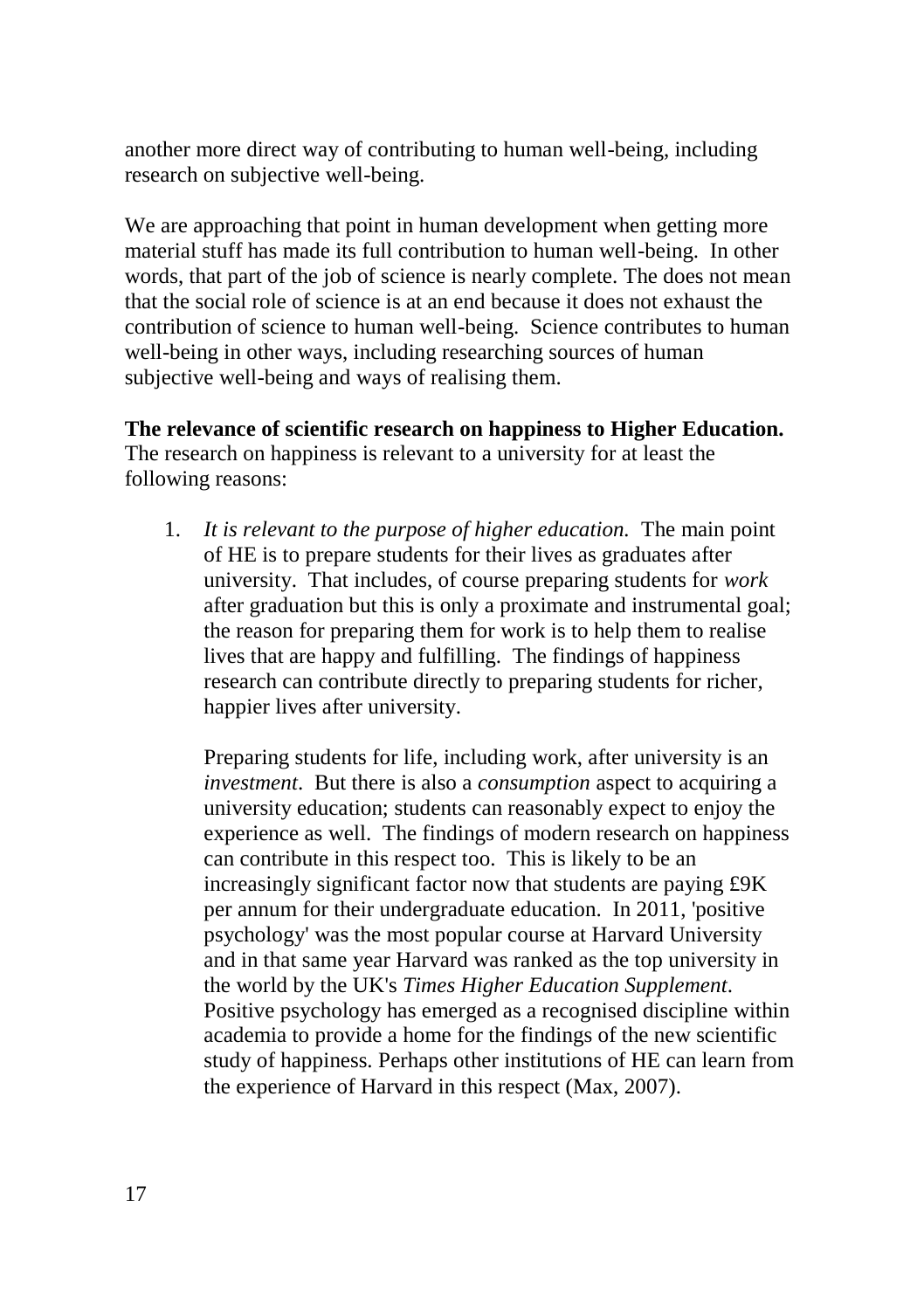If we seek a university education that supports the well-being of our students it would make no sense to ignore the knowledge that is accumulating on human well-being, fulfillment and what constitutes a good life.

- 2. *Graduate employees who are happier make a larger contribution to the material wellbeing of society.* This follows from the evidence that happier workplaces are more productive workplaces and happier employees are more productive employees (Diener and Biswas-Diener, 2008).
- 3. *It is relevant to a university as an institution***.** Happy students are more satisfied students and are more likely to record higher scores in the Student Satisfaction Survey, which is a significant performance indicator. This directly affects the national standing of an institution. And this, in turn, affects student recruitment and funding of a University.
- 4. *It is relevant to the other two main functions of a fully-functioning university*. A *fully-functioning* university has three goals; the higher education of its students, the advancement of knowledge and contributing to the well-being of the society in which it is located (Bourner, 2008). This is sometimes known as the 'tripartite mission' of the university. We have seen that the new research on happiness is relevant to the first of these goals i.e. the higher education of its students. And we have alluded to its relevance to the second one, the advancement of knowledge, in terms of the growing programme of research on happiness of work. Actually, the issue is wider than this as the accumulation of subjective knowledge is the new frontier in the science's accumulation of knowledge project and a university that fails to recognize this runs the risk of being left behind. It is perhaps not surprising, therefore, that the university has come top of the league table of universities has put considerable resources into the development of positive psychology. Finally, it is also evident that research on happiness has a significant contribution to make to the third goal, contributing to the well-being of the society in which it is located, if only because 'happiness' is what most people respond when asked what they want out of life.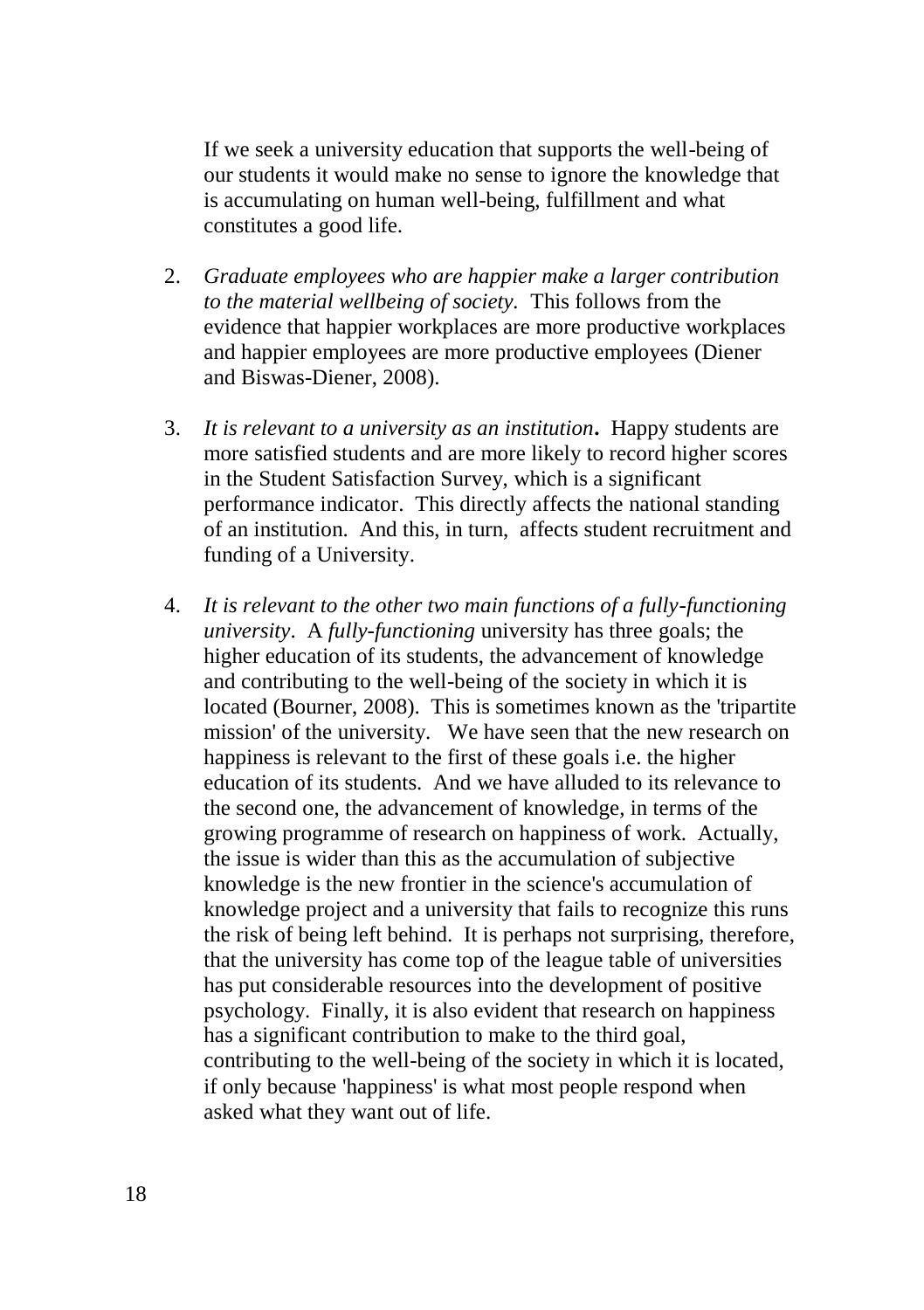5. *It is relevant to the macroeconomy, sustainability and the lives of the children and the children of the children of the staff and students of universities*. As the globalised economy has an increasingly negative effect on the environment, economists, and governments will need to change the way that economic success is measured. For example, if workers in China are going to strive for parity with American and European workers, that parity cannot be in terms of a car, a house and a weekly supermarket run. In the West, the need to reduce borrowing means many workers are reconciling themselves to a post-inflation economy with wages stagnant. The measure of happiness as an alternative index of a successful economy, is already mainstream enough to be part of attempts by governments worldwide to find a better measure of human success (Allin and Hand, forthcoming).

From the perspective of sustainability, countries, companies and individuals need ways to measure success that are not primarily about more stuff. GNP, profit margins and wealth accumulation or purchasing powers are still seen as indices of success, to the point that the solutions to the current Euro crisis are discussed largely in terms of how to restore growth. Whether it is possible (or desirable) to get growth back into the Eurozone, it cannot be the way that China and Africa achieve parity

According to a leading British scientist Sir John Sulston in a Royal Society report in April 2012:

> *"The world now has a very clear choice. … We can choose to rebalance the use of resources to a more egalitarian pattern of consumption, to reframe our economic values to truly reflect what our consumption means for our planet and to help individuals around the world to make informed and free reproductive choices… (or) we can choose to do nothing — and to drift into a downward vortex of economic, socio-political and environmental ills, leading to a more unequal and inhospitable future."*

## **Conclusions**

The arguments presented in this paper can be summarised in three main points: (1) that the study of happiness is important for improving the human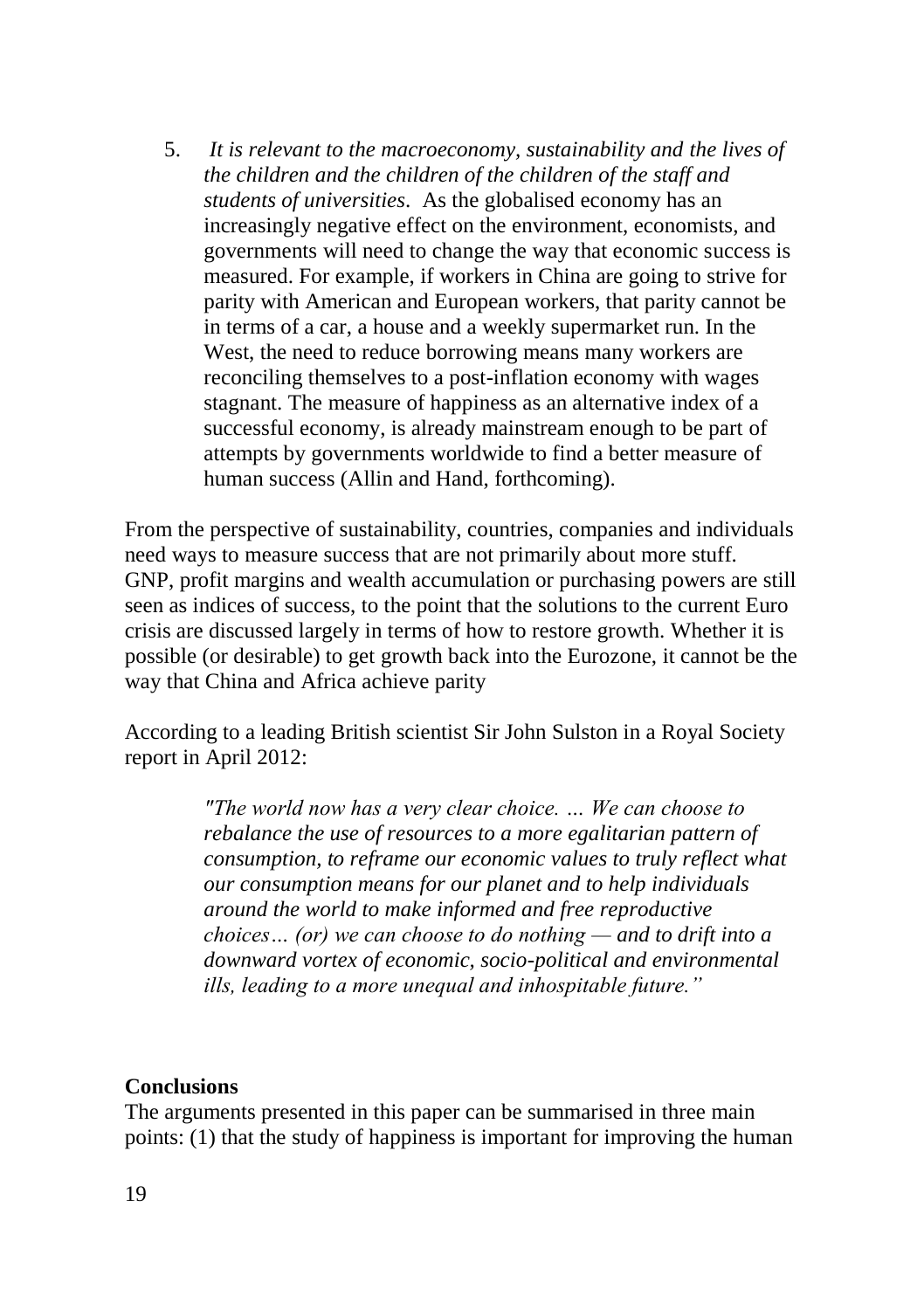condition, (2) that it is an important part of the advancement of knowledge, and (3) that it can have a positive impact on students, staff and other stakeholders of the university.

## *The importance of happiness studies*

We have sought to show the importance of the study of happiness from a range of perspectives. It is an important topic because of its high ranking when in what people value for themselves and those they care most about. It is a fast growing field of study. Epistemologically, it is important as part of the extension of science from the study of the external material world into internal world of personal experience as well. It is important as a component in the role science can play in improving the quality of life of people (including students and staff at universities) as studies have shown people are not good at predicting what will make them happy (Gilbert, 2007).

Science has contributed to reducing unhappiness (including hunger and disease) and now it is in the process of addressing the other side of the coin, i.e. understanding what increases happiness. The significance of this derives from the fact what makes us happy is not simply less of what makes us unhappy.

## *Happy students and staff*

Institutionally, we want happy students and staff, and we are more likely to get these if we can understand, explain, express and realise happiness. For staff to feel they are contributing to an agenda which benefits people and supports fulfilling lives is rewarding. For our students to study and gain a greater understanding of happiness, including its causes and its consequences, is likely to make them happier students.

## *Other implications*

Are there any other implications of the analysis in this paper? There are at least three. First, it is likely that courses in positive psychology will proliferate as electives in universities (Max, 2007). Second, it is likely that the discipline of psychology will continue its recent growth as an academic subject. Third, the findings of research on subjective well-being are likely to impact on other subjects within a university, particularly in the social sciences and in the subjects most directly related to human well-being.

*And a call to action...*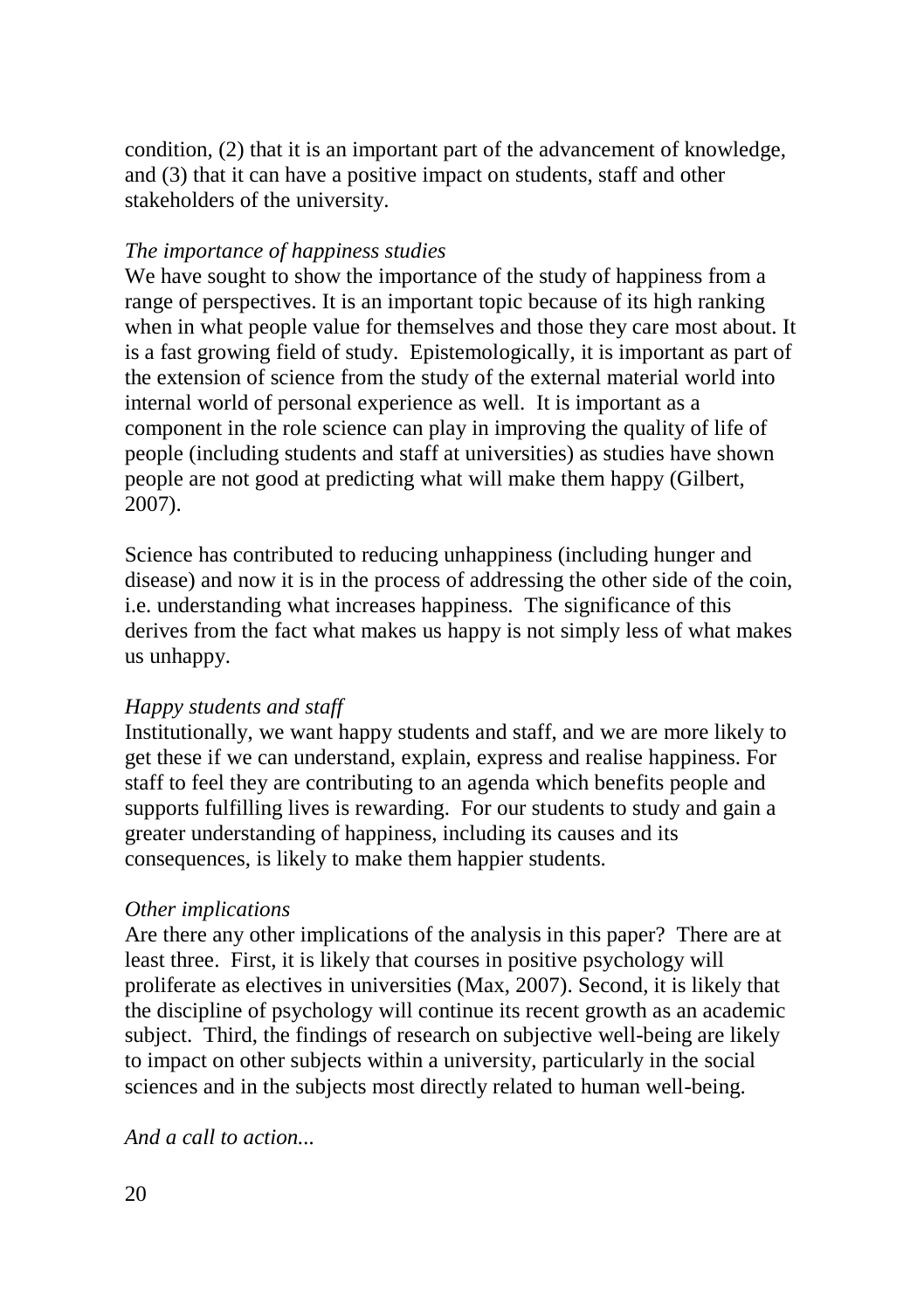Should a university do happiness research? It is likely to be carefully scrutinized, but it is valued, new and fast-growing and relevant to human well-being. As researchers and scholars, we are involved in the quest for knowledge which is important for the benefit it brings to humankind, and universities are an important part of this quest. That quest can now include knowledge about the knowers themselves, which is the realm of greatest importance to most individuals.

The university can contribute to a reframing of what are the important issues, rewards and motivations for global and national economies, businesses and those preparing to play leading or influential roles in society.

Science took off like a rocket in the 17th century but it was largely ignored by universities for almost two centuries, i.e. until the 19th century. Many universities were still playing catch-up as late as the early decades of the  $20<sup>th</sup>$ century. Happiness research is part of a new subjective revolution within science itself. It can be seen as the second stage of the rocket. We hope that this time the universities will be swifter to respond.

#### **References**

- Allin, P and Hand, D. (Forthcoming) *The Wellbeing of Nations: Measurement and Meaning* Chichester: Wiley
- Argyle, M. (1987) *The Psychology of Happiness*, London: Methuen.
- Ayer, A. J. *Logical Positivism*. Glencoe, Ill: Free Press, 1959.
- Bourner, T. (2008) 'The fully-functioning university' *Higher Education Review*, Vol. 40. No. 2. Pp 26-45.
- Brickman, P. Coates, D. and Janoff-Bulman, R.(1978) 'Lottery Winners and Accident Victims: Is Happiness Relative?' *Journal of Personality and Social Psychology*, Vol. 36, No. 8, pp917-927.
- Cacioppo, J. T., Berntson, G. G., Larsen, J. T., Poehlmann, K. M., & Ito, T. A. (2000). The psychophysiology of emotion. In R. Lewis & J. M. Haviland-Jones (Eds.), *The handbook of emotion, 2nd. Edition* (pp. 173-191). New York: Guilford Press.
- Clark, G. (2008) *A Farewell to Alms: A Brief Economic History of the World*, Princeton: Princeton University Press.
- Darwin, C. (1872) *The expression of emotions in man and animals*, London: John Murray.
- Diener, E. (2000) 'Subjective Wellbeing: The Science of Happiness and a Proposal for a National Index, *American Psychologist*, Vol. 55, No. 1, 34-43.
- Diener, E. and Biswas-Diener, R. (2008) *Happiness: Unlocking the Mysteries of Psychological Wealth*, Oxford: Blackwell Publishing.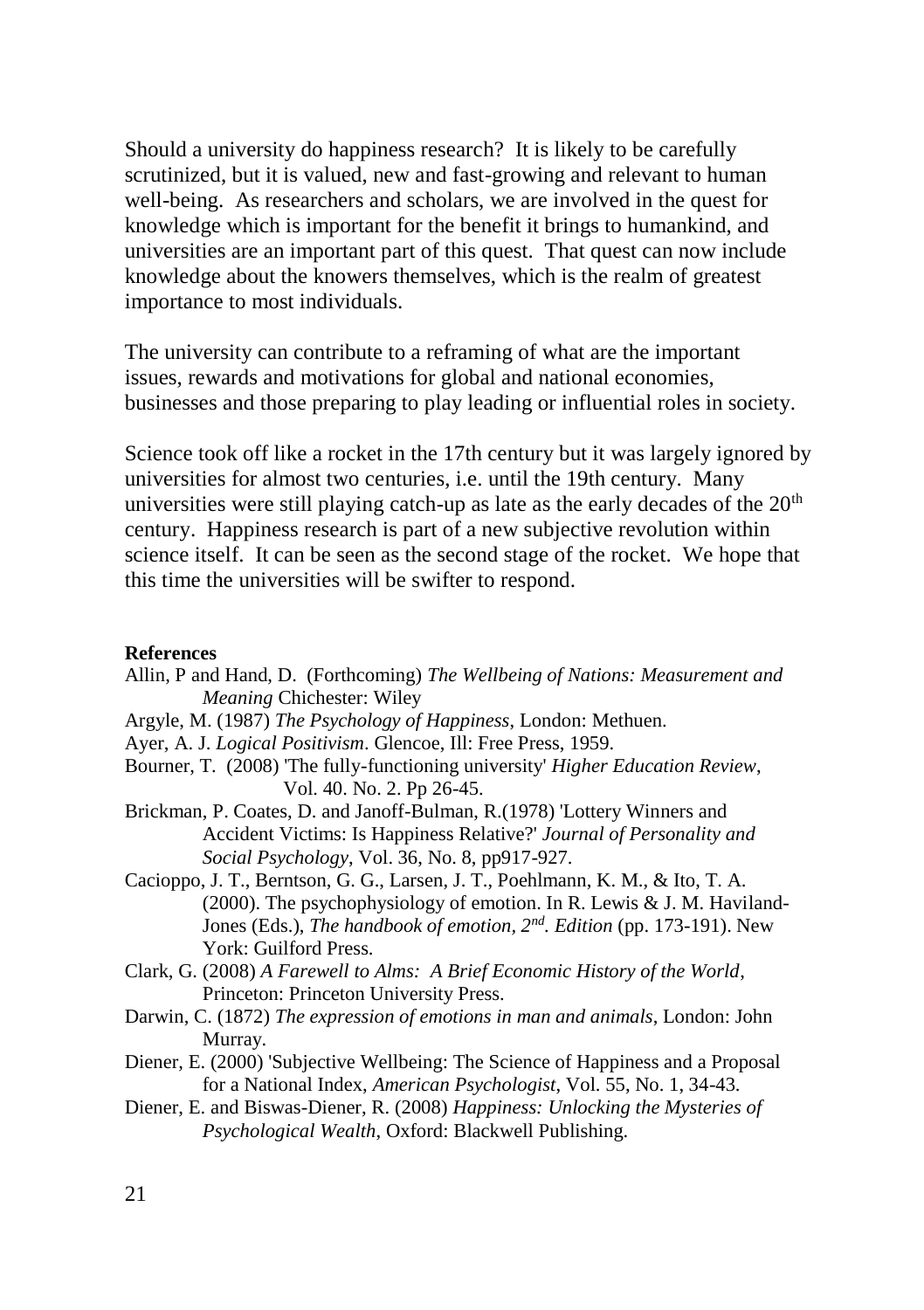Diener, E. (2009). *The Collected Works of Ed Diener*. The Netherlands: Springer. (3 volumes)

Easterlin, R. (1974) *'*Does Economic Growth Improve the Human Lot? Some Empirical Evidence' in *Nations and Households in Economic Growth: Essays in Honor of Moses Abramovitz*, edited by David, P. and Reeder, M. New York and London: Academic Press, pp 89-125.

- Easterlin, R. (2010) *Happiness, Growth and the Life-Cycle*, Oxford: Oxford University Press.
- Flannery, T. (2011) *Here on Earth*, London: Allen Lane.
- Fredrickson, B. (2009). *Positivity: Groundbreaking research to release your inner optimist and thrive*. New York: Crown.
- Gilbert, D. (2007) *Stumbling on Happiness*, New York: Random House.
- Grinde, B. (2002) *Darwinian Happiness. Evolution as a Guide for Living and Understanding Human Behavior*, Princeton: Darwin Press
- Haidt, J. (2007) *The Happiness Hypothesis: Putting Ancient Wisdom to the Test of Modern Science* Arrow Books.
- Haidt, J. (2007) *The Happiness Hypothesis: Putting Ancient Wisdom to the Test of Modern Science*, London: Arrow.
- Hanfling, Oswald (2003). "Logical Positivism". *Routledge History of Philosophy*. Routledge. pp. 193f.
- Henry, J. (1996) *The Scientific Revolution and the Origins of Modern Science*, London: Macmillan.
- Knutson, B., Fong, G., Adams, C. and Hommer, D. (2001). Dissociation of reward anticipation versus outcome with event-related FMRI. *NeuroReport,* 12, 3683-3687.
- Larsen, J. T., McGraw, P., & Cacioppo, J. T. (2001). Can people feel happy and sad at the same time *Journal of Personality and Social Psychology, 81*, 684- 696
- Layard, R. (2011, second edition) *Happiness: Lessons from New Science*, London: Penguin.
- Lyubomirsky, S (2010) *The How of Happiness: A Practical Guide to Getting The Life You Want*, Piatkus.
- Max, T. (2007) 'Happiness 101' *New York Times* (7 January)
- McMahon, D. (2007) *The Pursuit of Happiness: A History from the Greeks to the Present*. London: Penguin.
- Nettle, D. (2005) *Happiness: The science behind your smile,* Oxford: Oxford University Press.
- Noble, B., Clark, D,. Meldrum, M. Have, H., Seymour, J., Winslow, M. and Paz, S. (2005) 'The Measurement of Pain, 1945-2000' *Journal of Pain and Symptom Management Vol. 29 No. 1 pp. 14-21.*